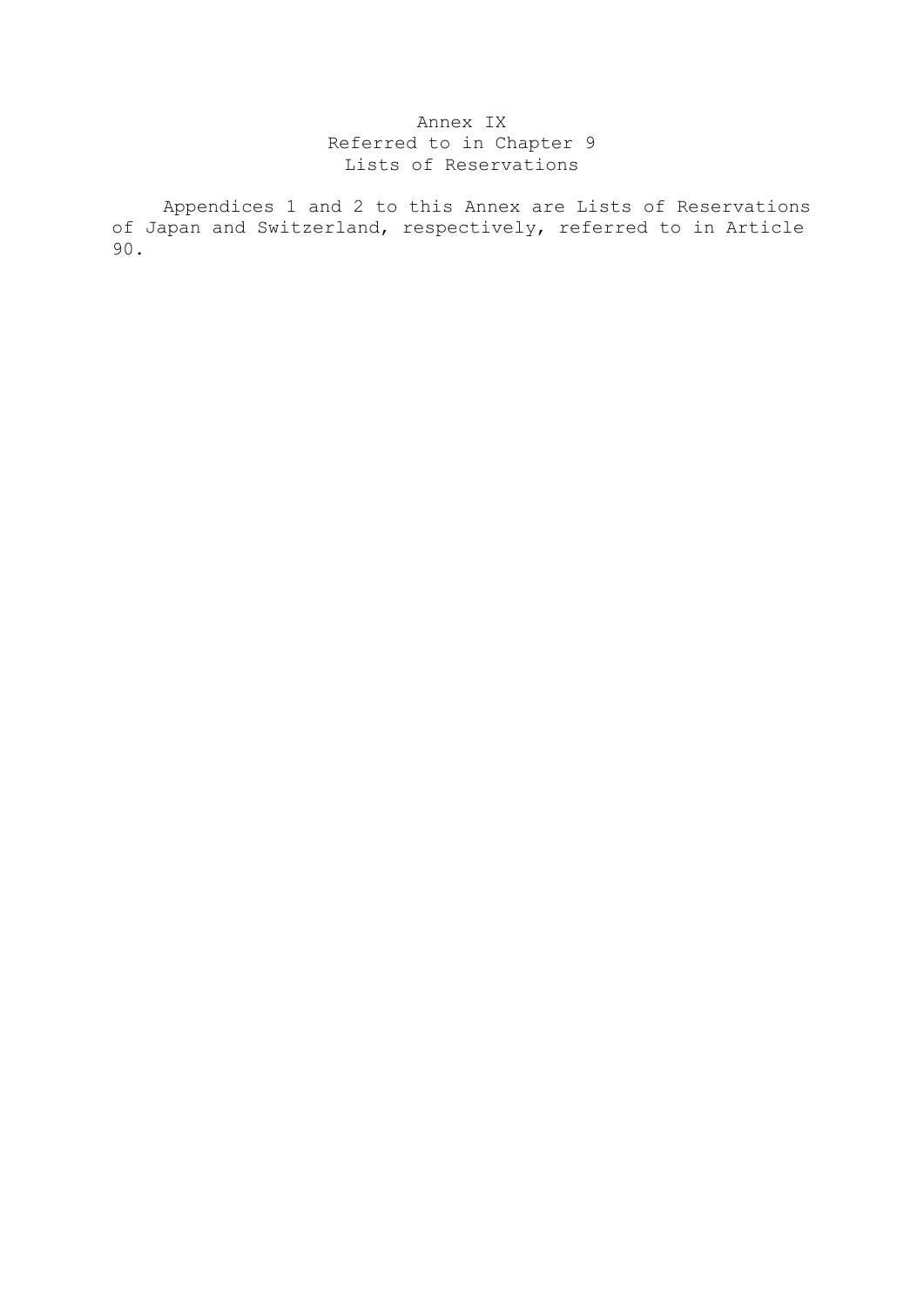## Appendix 1 Lists of Reservations of Japan

Section 1 List of Reservations Referred to in Subparagraph 1(a) of Article 90

1. This List of Reservations sets out, pursuant to subparagraph 1(a) of Article 90, the reservations taken by Japan with respect to existing measures that do not conform with obligations imposed by:

- (a) Article 87;
- (b) Article 88; or
- (c) Article 96.
- 2. Each reservation sets out the following elements:
	- (a) "Sector" refers to the general sector in which the reservation is taken;
	- (b) "Sub-Sector" refers to the specific sector in which the reservation is taken;
	- (c) "Industry Classification" refers, where applicable, and only for transparency purposes, to the activity covered by the reservation according to domestic or international industry classification codes;
	- (d) "Type of Reservation" specifies the obligations referred to in paragraph 1 for which the reservation is taken;
	- (e) "Level of Government" indicates the level of government maintaining the measure for which the reservation is taken;
	- (f) "Measures" identifies the existing laws, regulations or other measures for which the reservation is taken. A measure cited in the "Measures" element:
		- (i) means the measure as amended, continued, or renewed as of the date of entry into force of this Agreement; and
		- (ii) includes any subordinate measure adopted or maintained under the authority of and consistent with the measure; and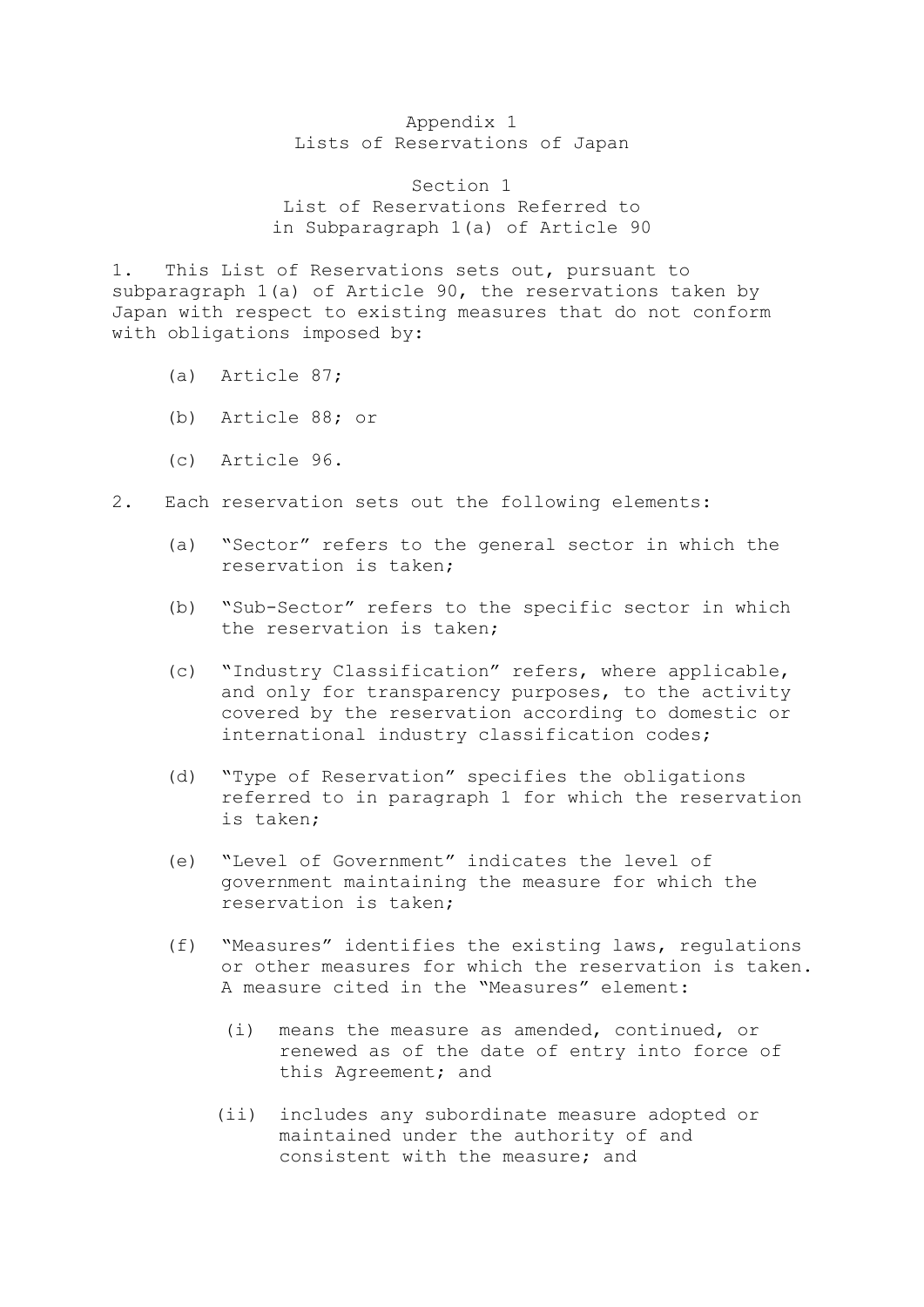(g) "Description" sets out, with regard to the obligations referred to in paragraph 1, the nonconforming aspects of the existing measures for which the reservation is taken.

3. In the interpretation of a reservation, all of its elements shall be considered. A reservation shall be interpreted in the light of the relevant provisions of Chapter 9 against which the reservation is taken, and the "Measures" element shall prevail over all other elements.

4. For the purposes of this Section, "JSIC" means Japan Standard Industrial Classification set out by the Ministry of Internal Affairs and Communications, and revised on November 6, 2007.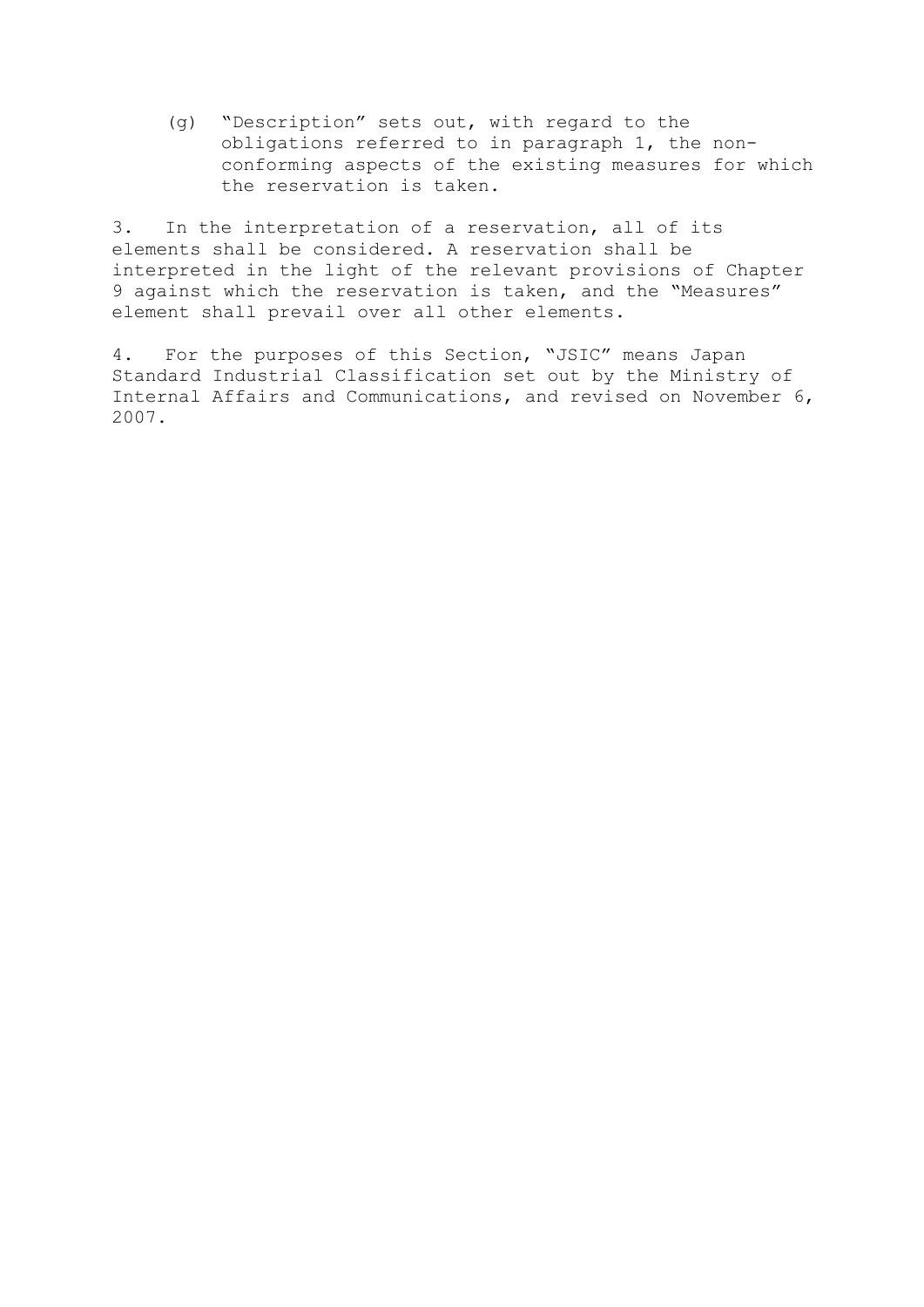1 Sector: Finance Sub-Sector: Banking Industry JSIC 622 Banks, except central<br>Classification: bank  $Classification:$  JSIC 631 Financial institutions for small-businesses Type of National Treatment (Article 87) Reservation: Level of Central Government Government: Measures: Deposit Insurance Law (Law No. 34 of 1971), Article 2 Description: The deposit insurance system does not cover deposits taken by branches of foreign banks.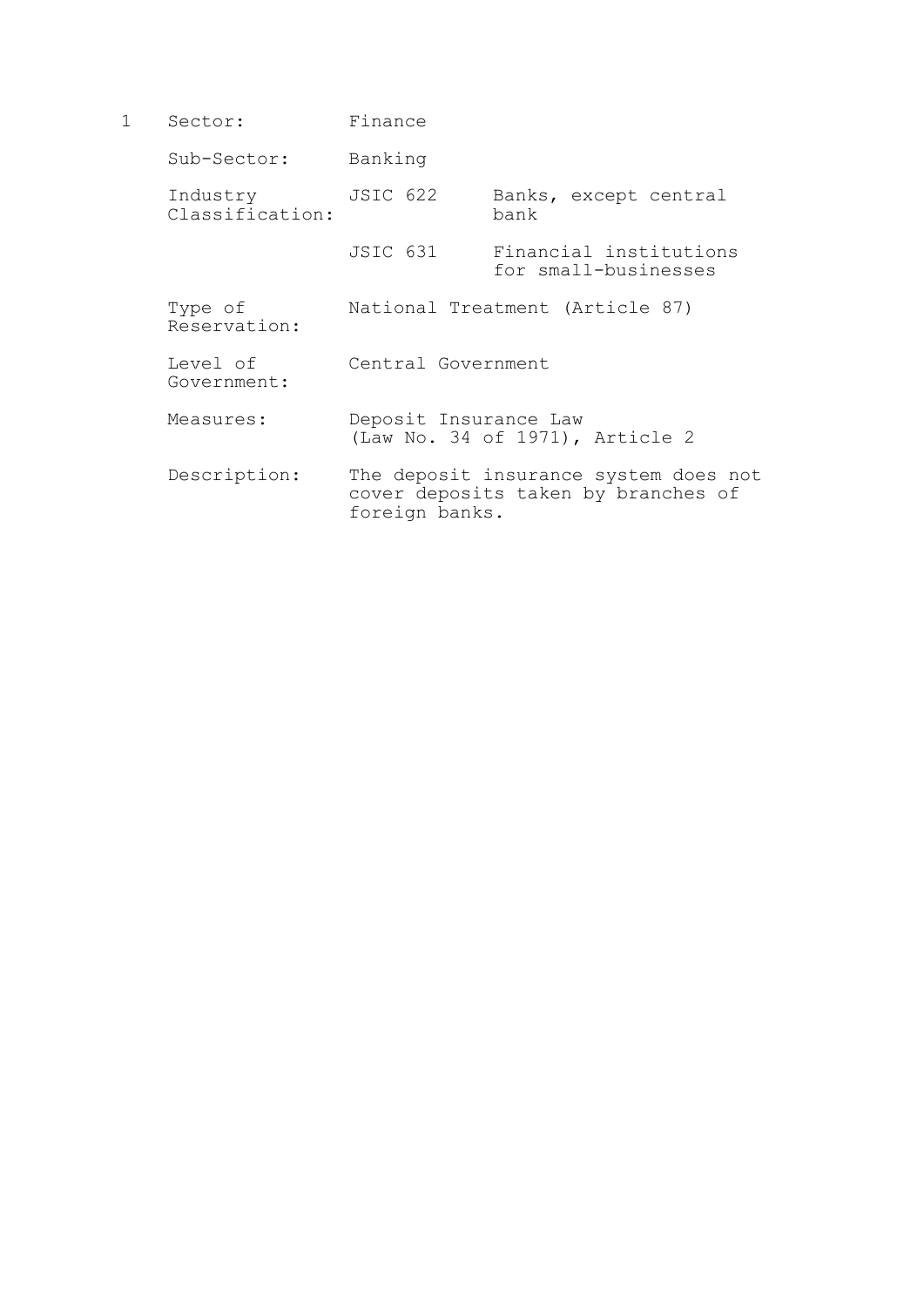2 Sector: Heat Supply Sub-Sector: Industry JSIC 3511 Heat Supply Classification: Type of National Treatment (Article 87) Reservation: Level of Central Government Government: Measures: Foreign Exchange and Foreign Trade Law (Law No. 228 of 1949), Article 27 Cabinet Order on Foreign Direct Investment (Cabinet Order No. 261 of 1980), Article 3 Description: The prior notification requirement under the Foreign Exchange and Foreign Trade Law applies to foreign investors who intend to make investment in heat supply industry in Japan.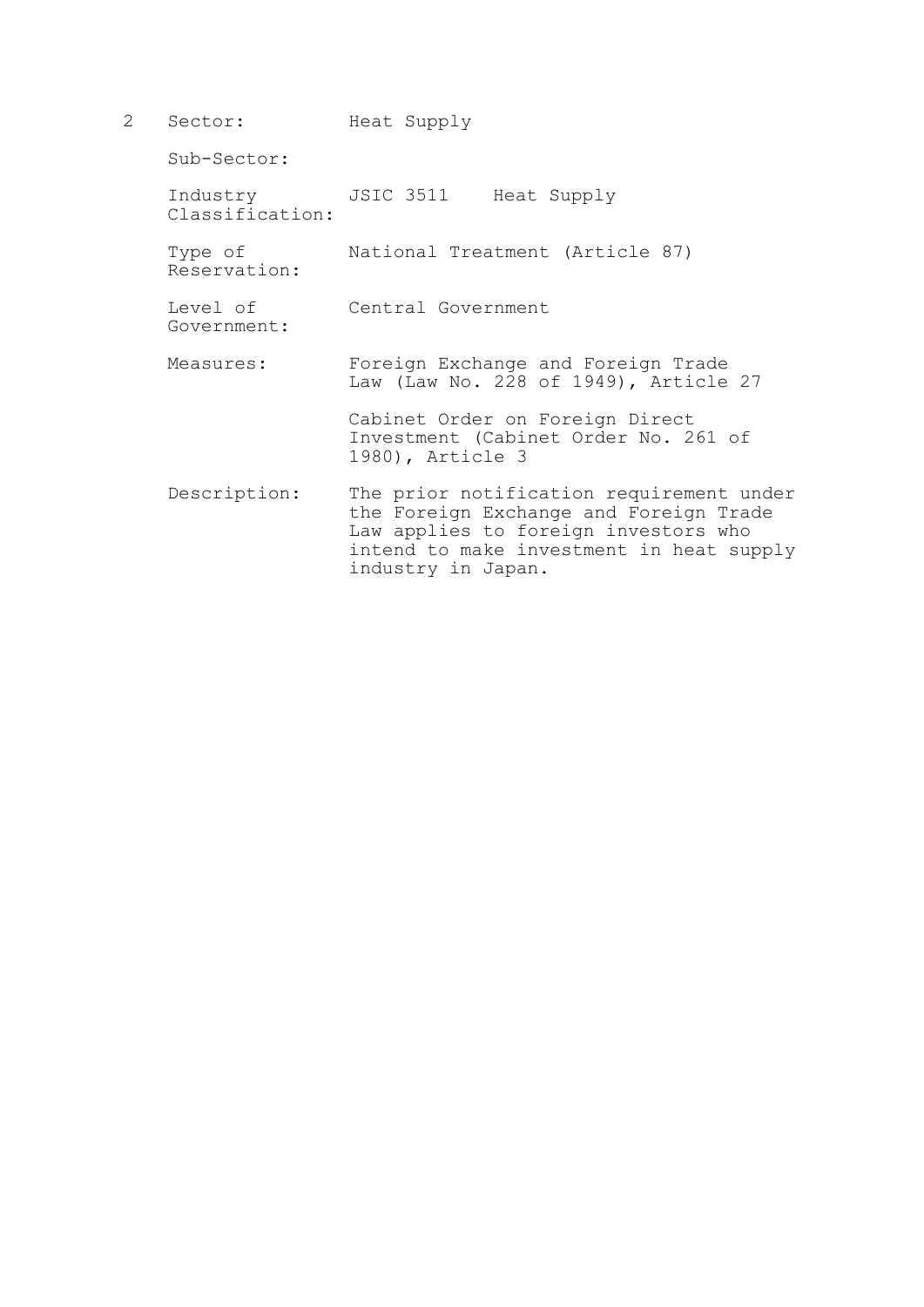3 Sector: Information and Communications

Sub-Sector: Telecommunications

- Industry JSIC 3700 Head offices primarily<br>Classification: engaged in managerial engaged in managerial operations
	- JSIC 3711 Regional telecommunications, except wire broadcast telephones
	- JSIC 3731 Services incidental to telecommunications
- Type of National Treatment (Article 87) Reservation:
- Level of Central Government Government:
- Measures: Law Concerning Nippon Telegraph and Telephone Corporation (Law No. 85 of 1984), Articles 6 and 10
- Description: 1. Nippon Telegraph and Telephone Corporation may not enter the name and address in its register of shareholders if the aggregate of the ratio of the voting rights directly and/or indirectly held by the persons set forth in subparagraphs (a) to (c) reaches or exceeds one third:
	- (a) a natural person who does not have Japanese nationality;
	- (b) a foreign government or its representative; and
	- (c) a foreign legal person or a foreign entity.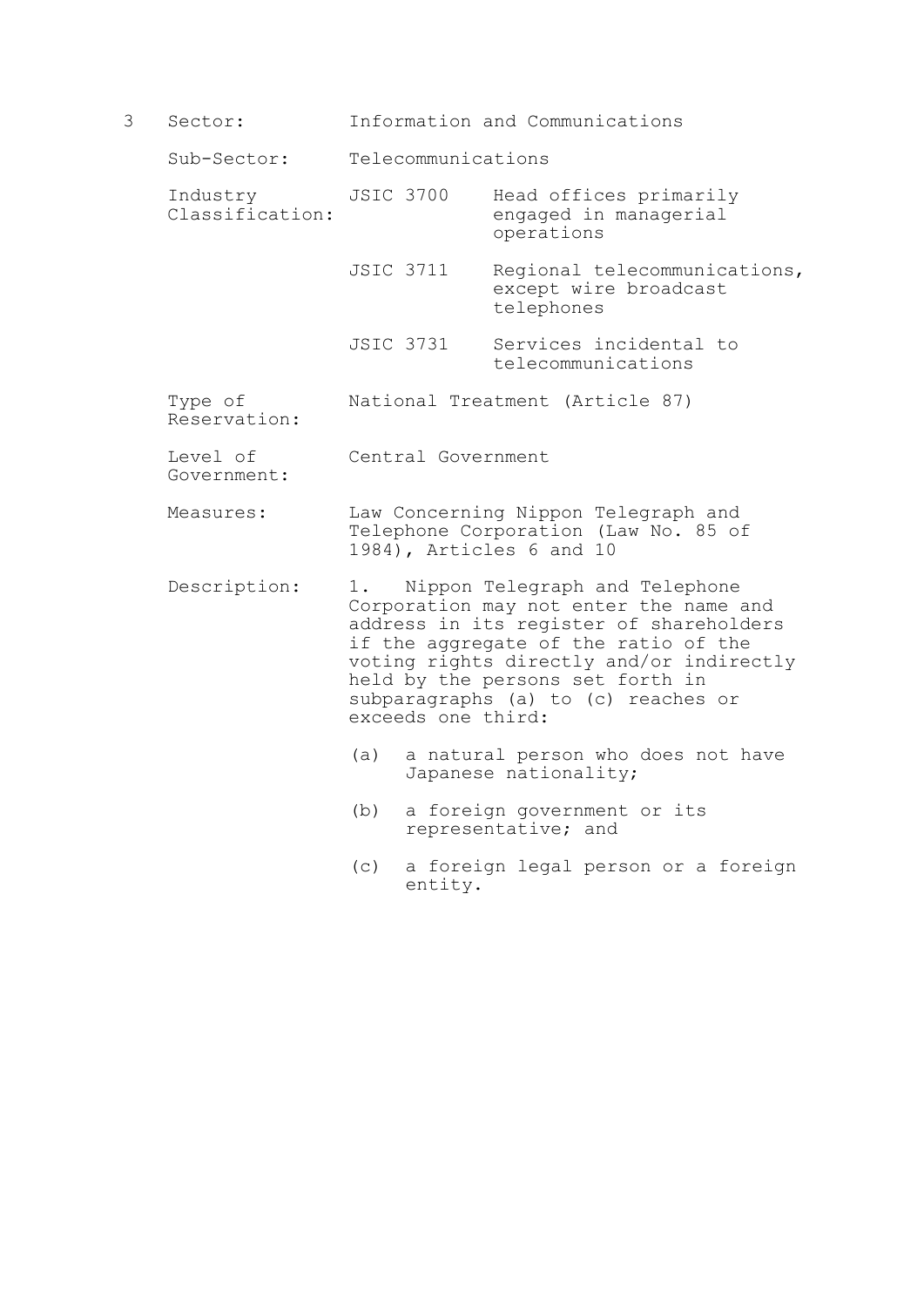2. Any natural person who does not have Japanese nationality may not assume the office of director or auditor of Nippon Telegraph and Telephone Corporation, Nippon Telegraph and Telephone East Corporation and Nippon Telegraph and Telephone West Corporation.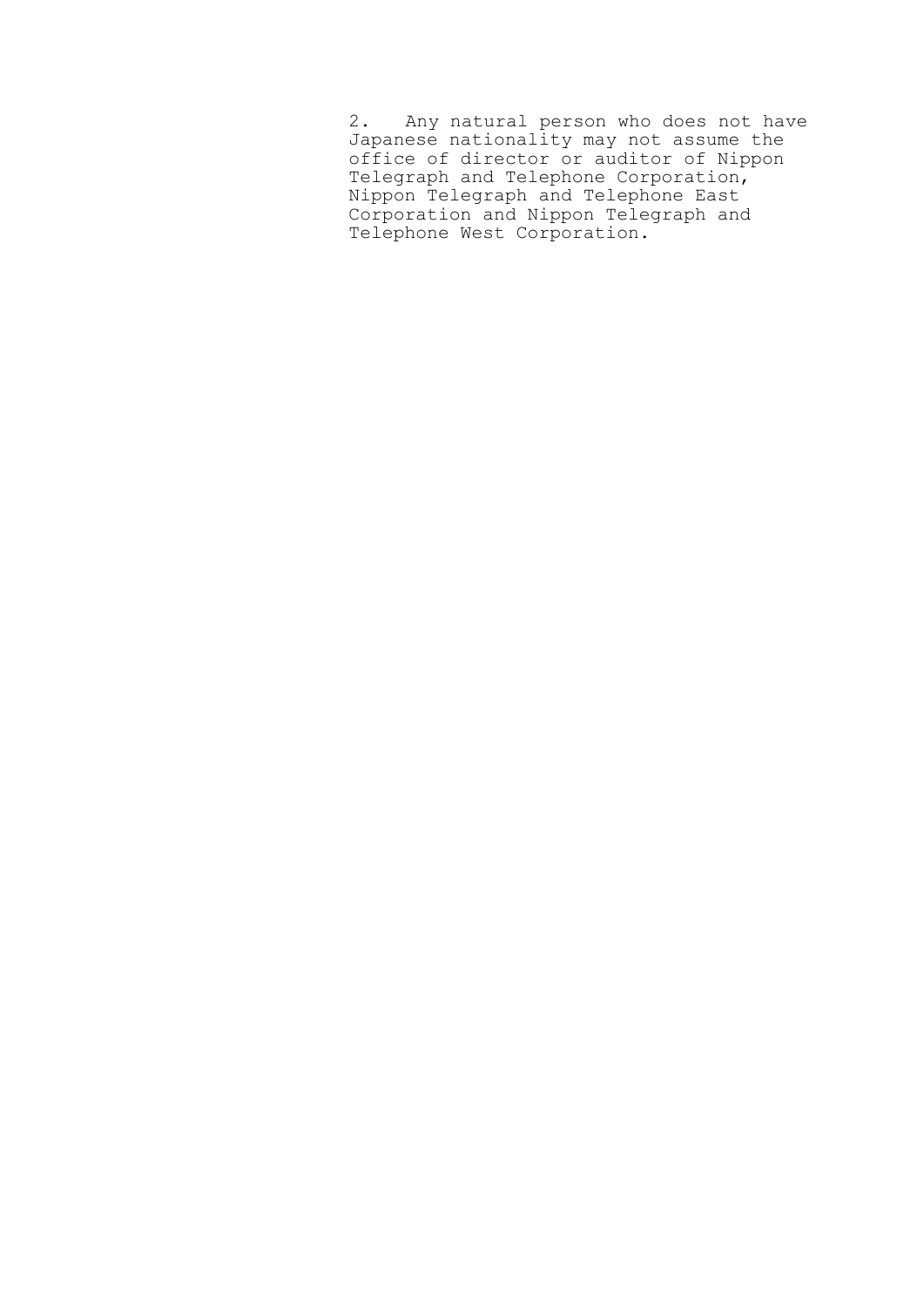4 Sector: Information and Communications Sub-Sector: Telecommunications and Internet Based Services Industry JSIC 3711 Regional<br>Classification: telecomm telecommunications, except wire broadcast telephones JSIC 3712 Long-distance telecommunications JSIC 3719 Miscellaneous fixed telecommunications JSIC 3721 Mobile telecommunications JSIC 401 Internet based services Note: The activities covered by the reservation under JSIC 3711, 3712, 3719, 3721 or 401 are limited to the activities which are subject to the registration obligation under Article 9 of the Telecommunications Business Law (Law No. 86 of 1984). Type of National Treatment (Article 87) Reservation: Level of Central Government Government: Measures: Foreign Exchange and Foreign Trade Law (Law No. 228 of 1949), Article 27 Cabinet Order on Foreign Direct Investment (Cabinet Order No. 261 of 1980), Article 3 Description: The prior notification requirement under the Foreign Exchange and Foreign Trade Law applies to foreign investors who intend to make investments in telecommunications business and internet based services in Japan.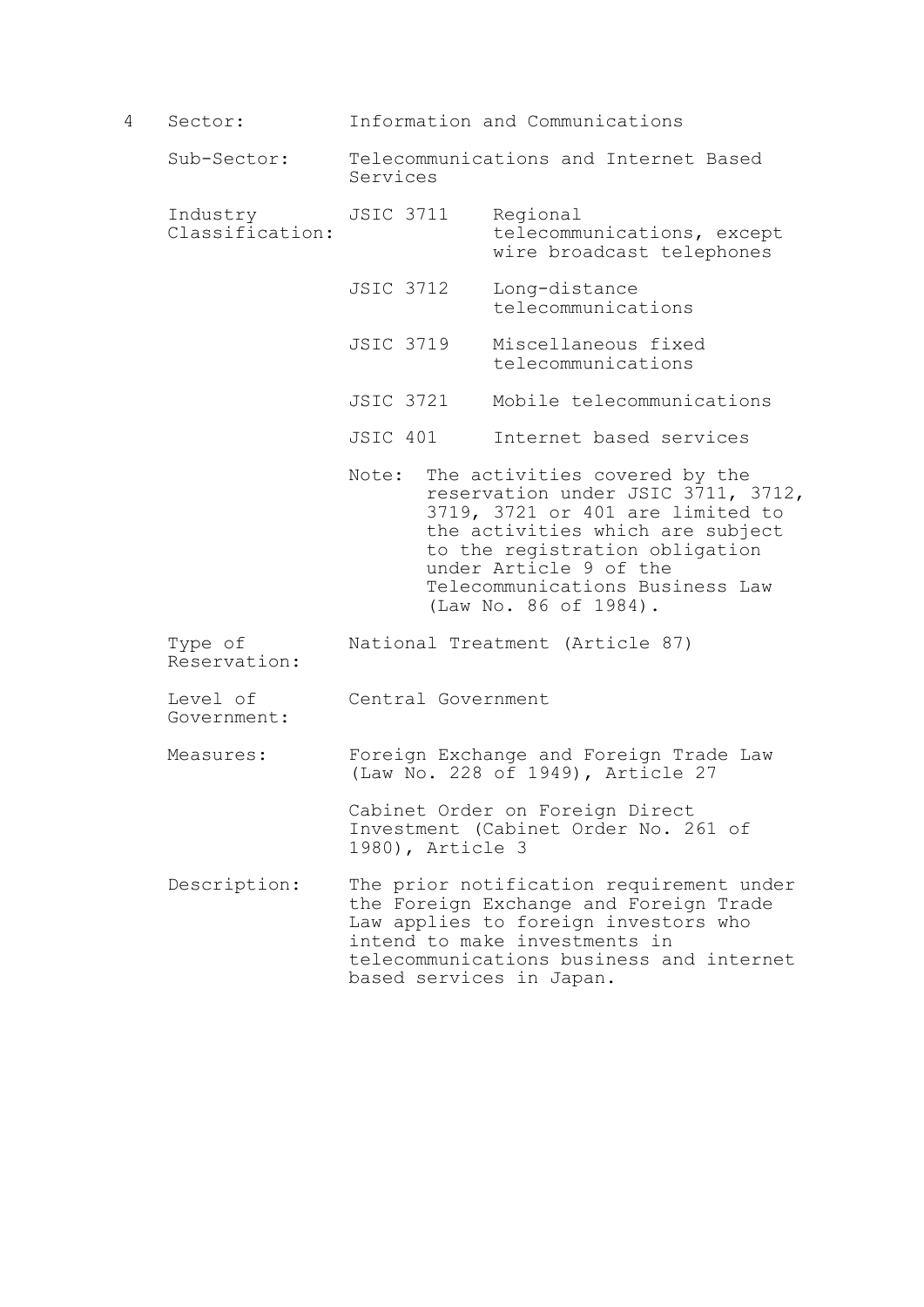5 Sector: Manufacturing Sub-Sector: Drugs and Medicines Manufacturing Industry JSIC 1653 Biological preparations Classification: Type of National Treatment (Article 87) Reservation: Level of Central Government Government: Measures: Foreign Exchange and Foreign Trade Law (Law No. 228 of 1949), Article 27 Cabinet Order on Foreign Direct Investment (Cabinet Order No. 261 of 1980), Article 3 Description: The prior notification requirement under the Foreign Exchange and Foreign Trade Law applies to foreign investors who intend to make investments in biological preparations manufacturing industry in Japan. For greater certainty, "biological preparations manufacturing industry" deals with economic activities in an establishment which mainly produces vaccine, serum, toxoid, antitoxin and some preparations similar to the aforementioned products, or blood

products.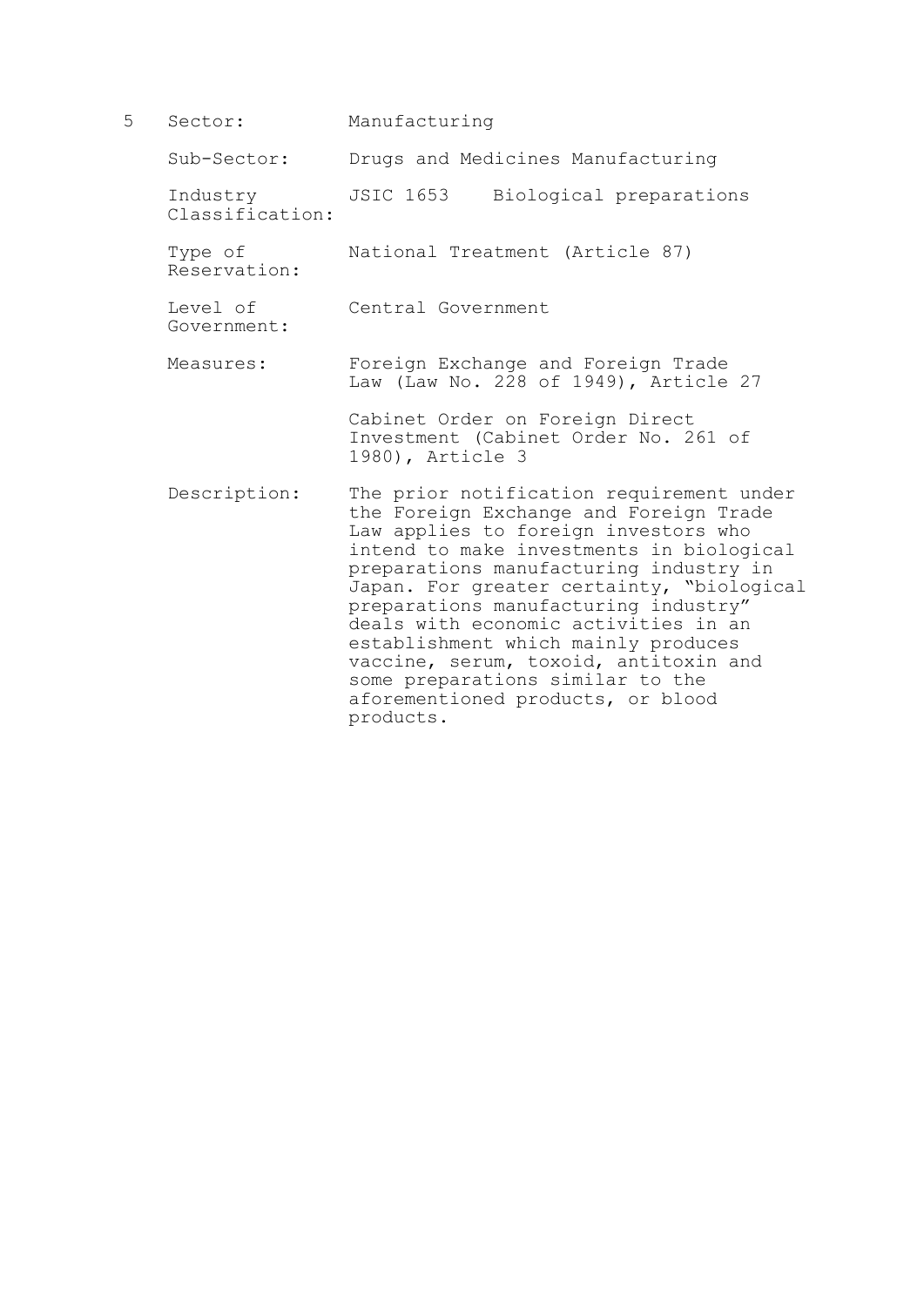| 6 | Sector:                     |                                               | Manufacturing                                                                                                                                                                 |  |
|---|-----------------------------|-----------------------------------------------|-------------------------------------------------------------------------------------------------------------------------------------------------------------------------------|--|
|   | Sub-Sector:                 | Leather and Leather Products<br>Manufacturing |                                                                                                                                                                               |  |
|   | Industry<br>Classification: | <b>JSIC 1189</b>                              | Textile apparel and<br>accessories, n.e.c.                                                                                                                                    |  |
|   |                             | JSIC 1694                                     | Gelatine and adhesives                                                                                                                                                        |  |
|   |                             | <b>JSIC 192</b>                               | Rubber and plastic footwear<br>and its findings                                                                                                                               |  |
|   |                             | <b>JSIC 2011</b>                              | Leather tanning and<br>finishing                                                                                                                                              |  |
|   |                             | <b>JSIC 2021</b>                              | Mechanical leather products,<br>except gloves and mittens                                                                                                                     |  |
|   |                             | <b>JSIC 2031</b>                              | Cut stock and findings for<br>boots and shoes                                                                                                                                 |  |
|   |                             | <b>JSIC 2041</b>                              | Leather footwear                                                                                                                                                              |  |
|   |                             | <b>JSIC 2051</b>                              | Leather gloves and mittens                                                                                                                                                    |  |
|   |                             | <b>JSIC 2061</b>                              | Baggage                                                                                                                                                                       |  |
|   |                             | <b>JSIC 207</b>                               | Handbags and small leather<br>cases                                                                                                                                           |  |
|   |                             | <b>JSIC 2081</b>                              | Fur skins                                                                                                                                                                     |  |
|   |                             | <b>JSIC 2099</b>                              | Miscellaneous leather<br>products                                                                                                                                             |  |
|   |                             | <b>JSIC 3253</b>                              | Sporting and athletic goods                                                                                                                                                   |  |
|   |                             |                                               | Note 1: The activities covered by the<br>reservation under JSIC 1189 or<br>3253 are limited to the<br>activities related to leather<br>and leather products<br>manufacturing. |  |
|   |                             |                                               | Note 2: The activities covered by the<br>reservation under JSIC 1694 are<br>limited to the activities<br>related to animal glue (nikawa)<br>and gelatine manufacturing.       |  |
|   | Type of<br>Reservation:     |                                               | National Treatment (Article 87)                                                                                                                                               |  |
|   | Level of<br>Government:     | Central Government                            |                                                                                                                                                                               |  |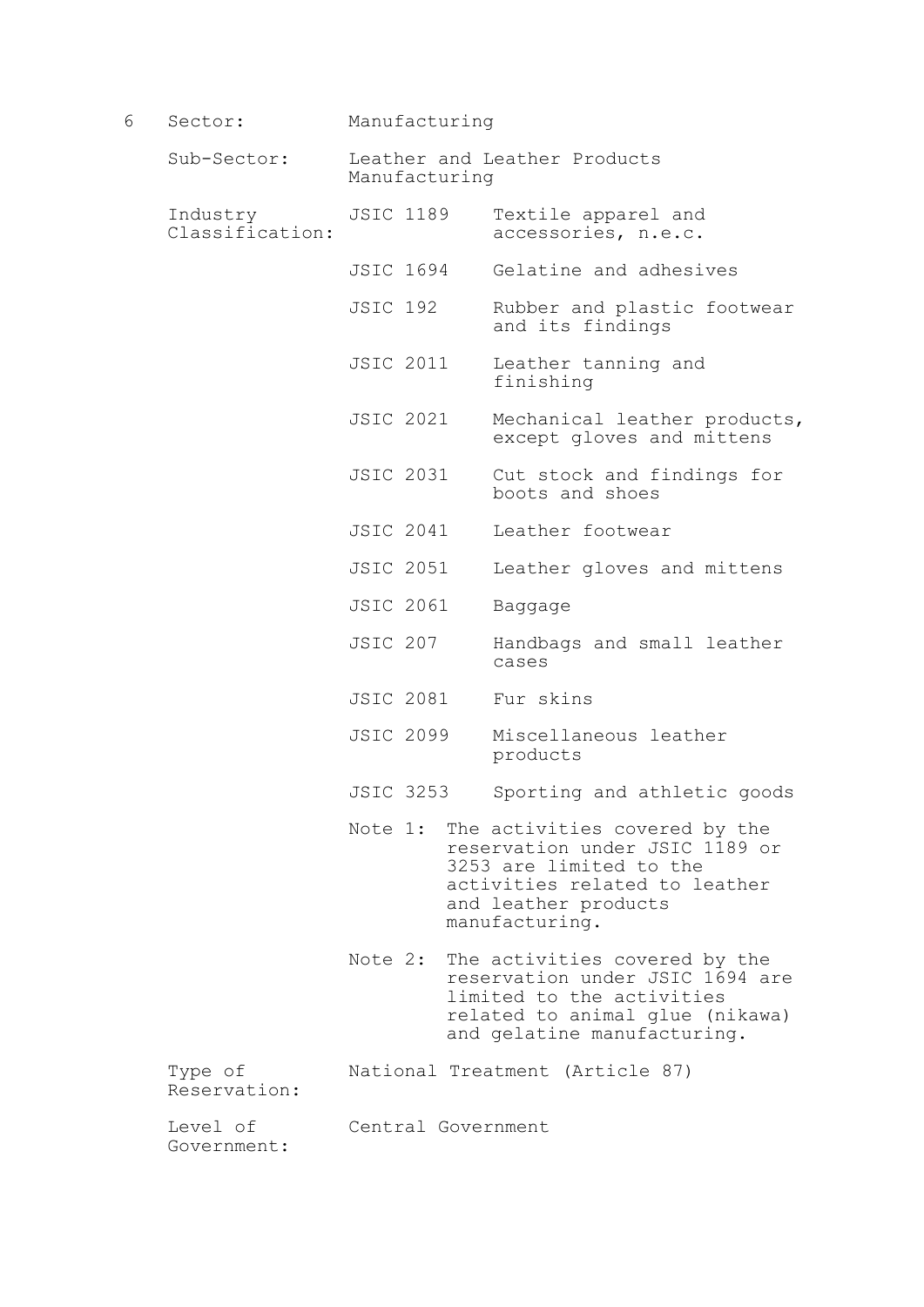| Measures:    | Foreign Exchange and Foreign Trade Law<br>(Law No. 228 of 1949), Article 27                                                                                                                                                    |
|--------------|--------------------------------------------------------------------------------------------------------------------------------------------------------------------------------------------------------------------------------|
|              | Cabinet Order on Foreign Direct<br>Investment (Cabinet Order No. 261 of<br>1980), Article 3                                                                                                                                    |
| Description: | The prior notification requirement under<br>the Foreign Exchange and Foreign Trade<br>Law applies to foreign investors who<br>intend to make investment in leather and<br>leather products manufacturing industry<br>in Japan. |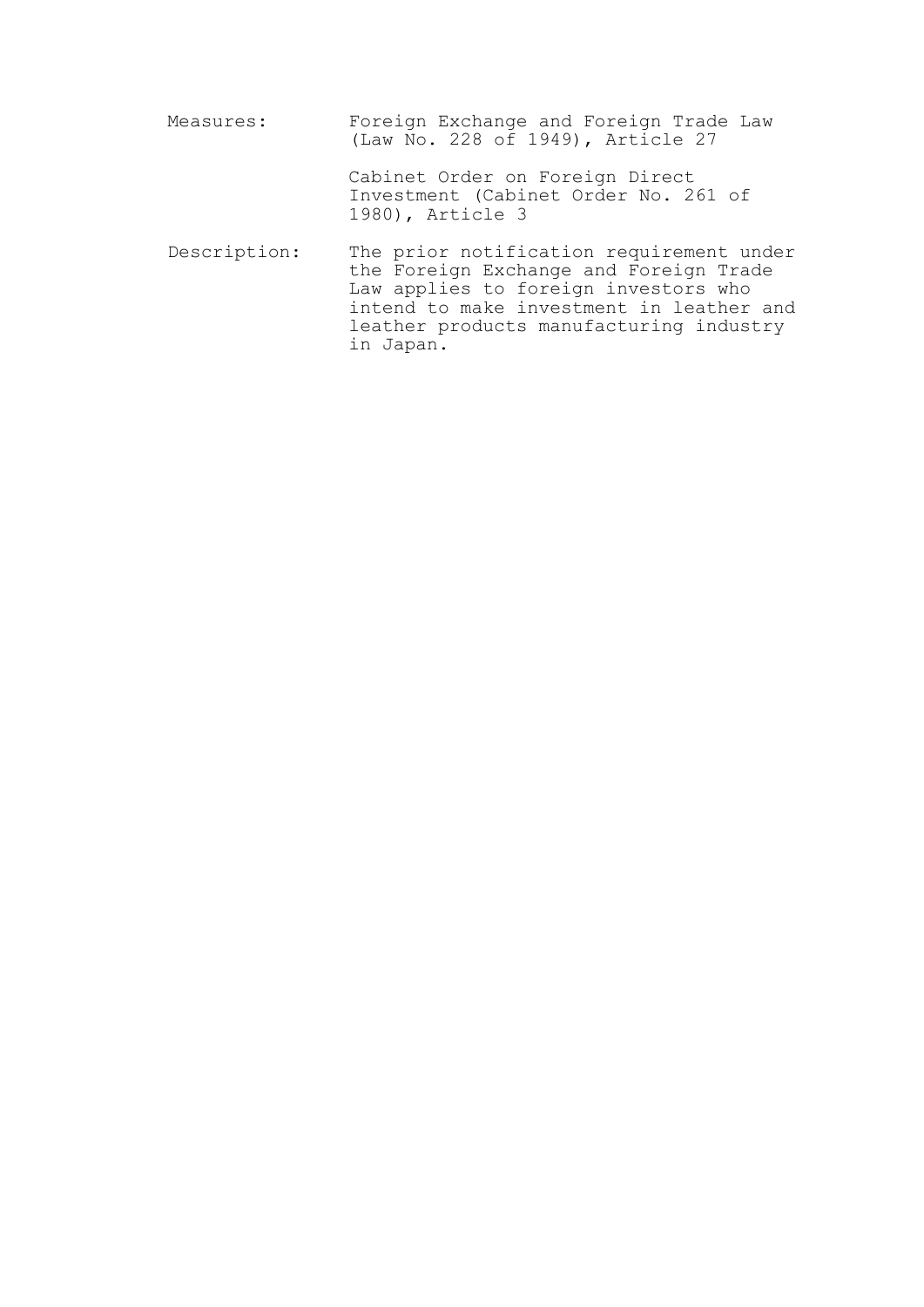| 7 | Sector:                     | Matters Related to the Nationality of a<br>Ship                                                                                                                                                                                                                                         |
|---|-----------------------------|-----------------------------------------------------------------------------------------------------------------------------------------------------------------------------------------------------------------------------------------------------------------------------------------|
|   | Sub-Sector:                 |                                                                                                                                                                                                                                                                                         |
|   | Industry<br>Classification: |                                                                                                                                                                                                                                                                                         |
|   | Type of<br>Reservation:     | National Treatment (Article 87)                                                                                                                                                                                                                                                         |
|   | Level of<br>Government:     | Central Government                                                                                                                                                                                                                                                                      |
|   | Measures:                   | Ship Law (Law No. 46 of 1899),<br>Article 1                                                                                                                                                                                                                                             |
|   | Description:                | The Japanese nationality shall be given<br>to a ship whose owner is a Japanese<br>national, or a company established under<br>Japanese law, of which all the<br>representatives and not less than two-<br>thirds of the executives administering<br>the affairs are Japanese nationals. |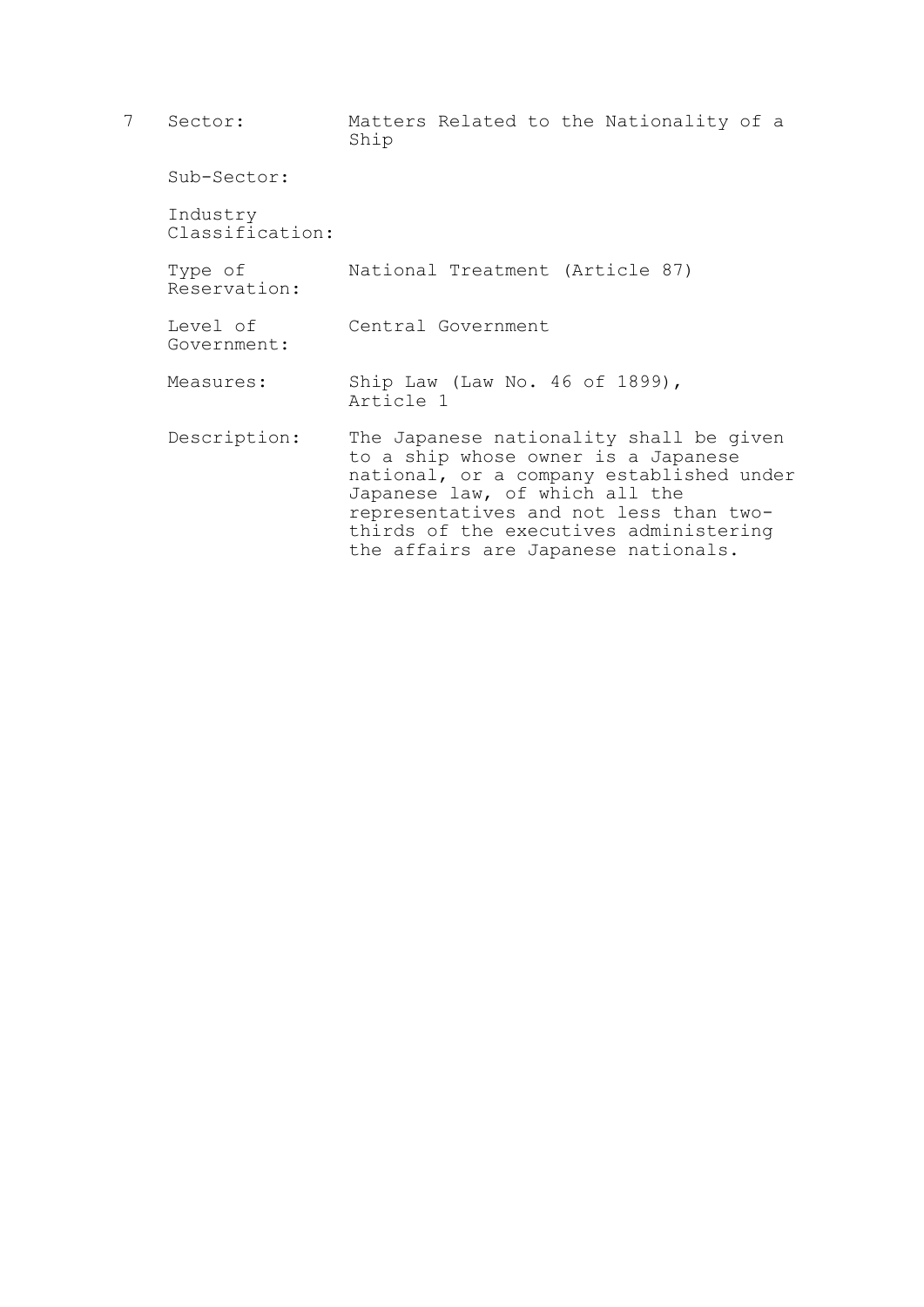8 Sector: Mining

Sub-Sector:

| Industry<br>Classification: | JSIC 05              | Mining and quarrying of<br>stone and gravel                                      |
|-----------------------------|----------------------|----------------------------------------------------------------------------------|
| Type of<br>Reservation:     |                      | National Treatment (Article 87)                                                  |
| Level of<br>Government:     | Central Government   |                                                                                  |
| Measures:                   | Chapters 2 and 3     | Mining Law (Law No. 289 of 1950),                                                |
| Description:                | mining lease rights. | Only a Japanese national or a Japanese<br>legal person may have mining rights or |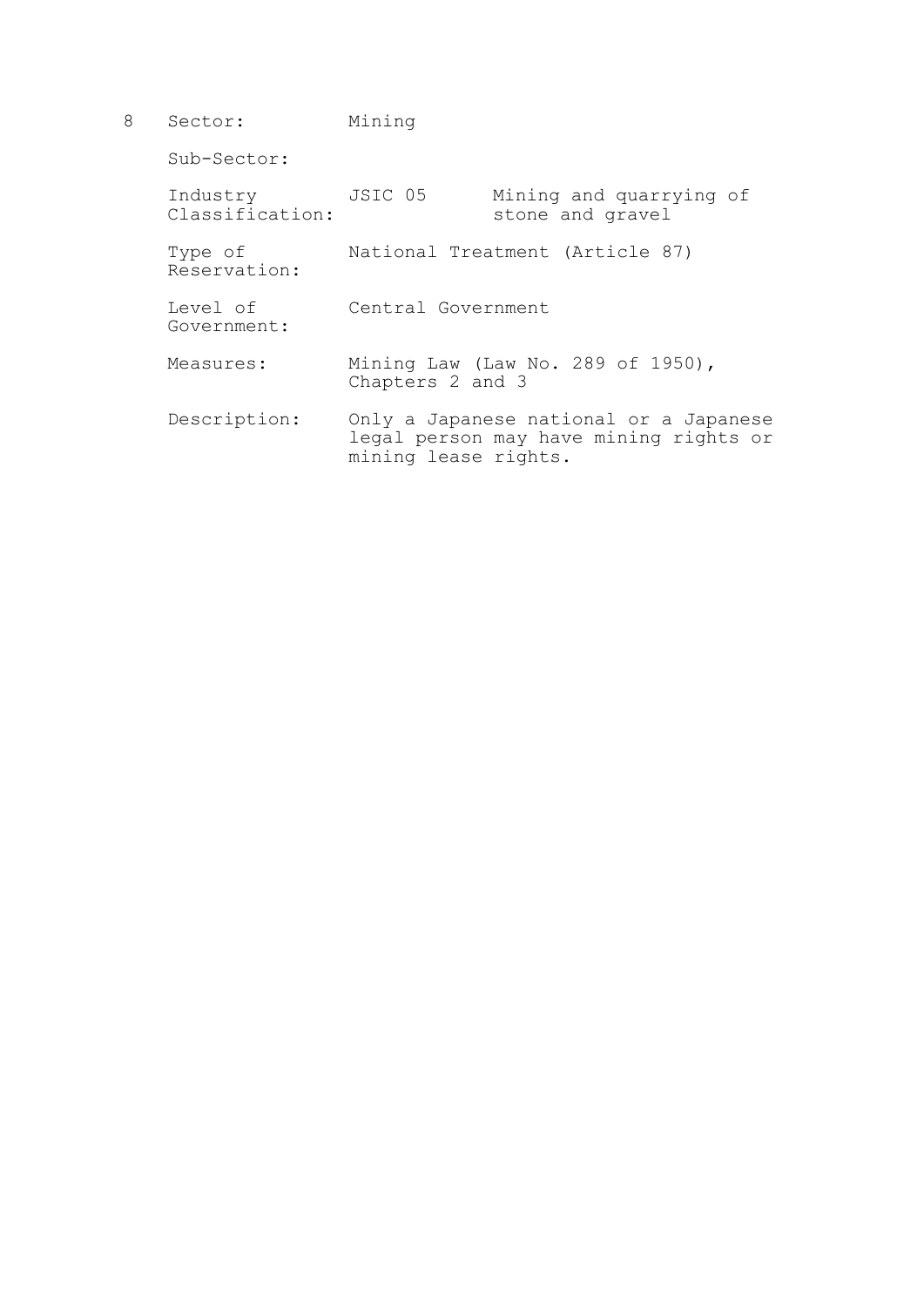9 Sector: Oil Industry

Sub-Sector:

| Industry<br>Classification: | JSIC 053           | Crude petroleum and<br>natural gas production                                                                                                                  |
|-----------------------------|--------------------|----------------------------------------------------------------------------------------------------------------------------------------------------------------|
|                             | JSIC 1711          | Petroleum refining                                                                                                                                             |
|                             | <b>JSIC 1721</b>   | Lubricating oils and greases<br>(not made in petroleum<br>refineries)                                                                                          |
|                             | JSIC 1741          | Paving materials                                                                                                                                               |
|                             | <b>JSIC 1799</b>   | Miscellaneous petroleum and<br>coal products                                                                                                                   |
|                             | JSIC 4711          | Ordinary warehousing                                                                                                                                           |
|                             | JSIC 4721          | Refrigerated warehousing                                                                                                                                       |
|                             | <b>JSIC 5331</b>   | Petroleum                                                                                                                                                      |
|                             | <b>JSIC 6051</b>   | Petrol stations<br>(gasoline service stations)                                                                                                                 |
|                             | <b>JSIC 6052</b>   | Fuel stores, except gasoline<br>service stations                                                                                                               |
|                             | <b>JSIC 9299</b>   | Miscellaneous business<br>services, n.e.c.                                                                                                                     |
|                             |                    | Note 1: The activities covered by the<br>reservation under JSIC 1741,<br>1799, 4711, 4721 or 6052 are<br>limited to the activities<br>related to oil industry. |
|                             | Note 2:            | The activities covered by the<br>reservation under JSIC 9299 are<br>limited to the activities<br>related to liquefied petroleum<br>gas industry.               |
| Type of<br>Reservation:     |                    | National Treatment (Article 87)                                                                                                                                |
| Level of<br>Government:     | Central Government |                                                                                                                                                                |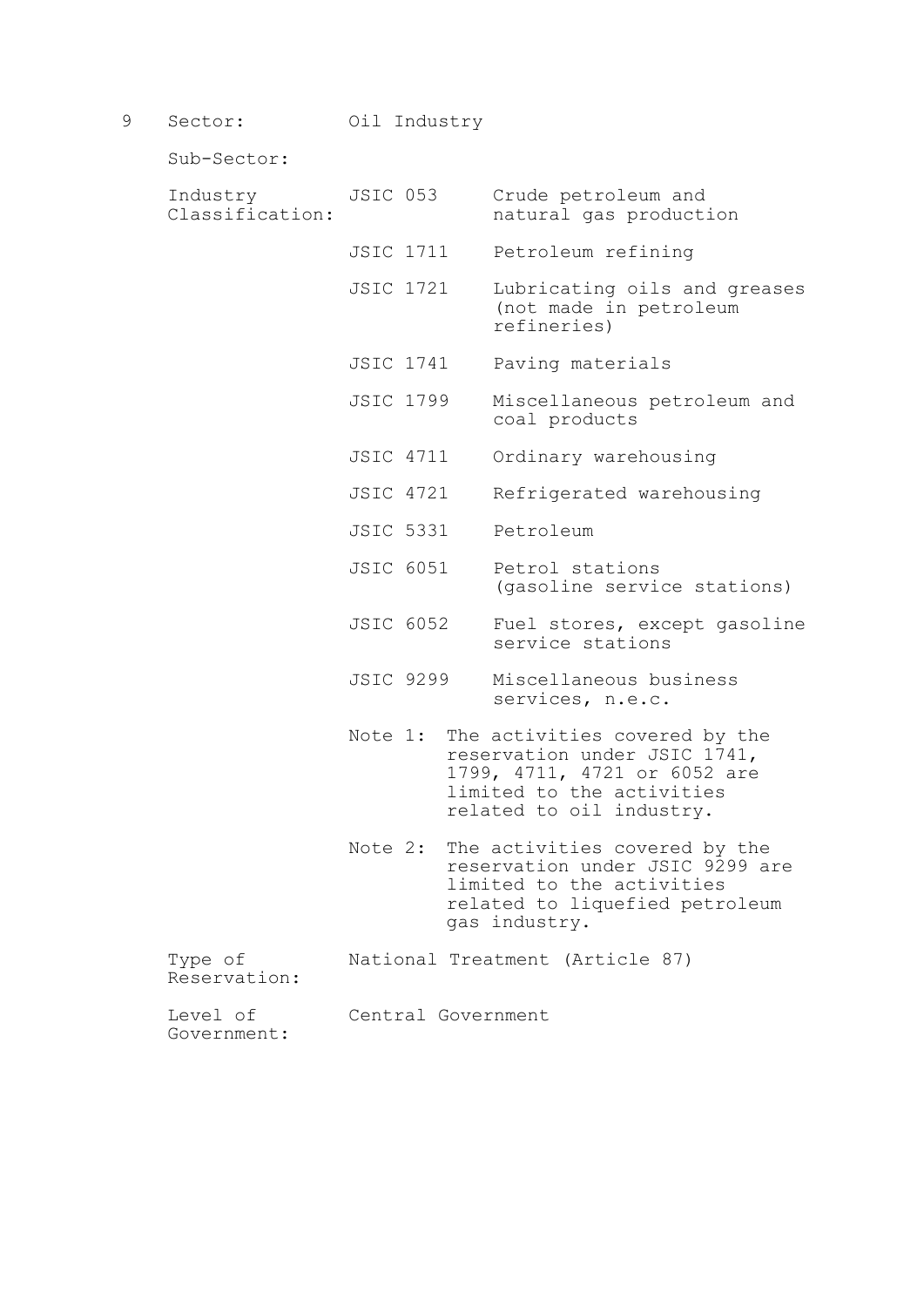Measures: Foreign Exchange and Foreign Trade Law (Law No. 228 of 1949), Article 27 Cabinet Order on Foreign Direct Investment (Cabinet Order No. 261 of 1980), Article 3 Description: The prior notification requirement under the Foreign Exchange and Foreign Trade Law applies to foreign investors who intend to make investment in oil industry in Japan. All organic chemicals such as ethylene, ethylene glycol and polycarbonates are outside the scope of the oil industry.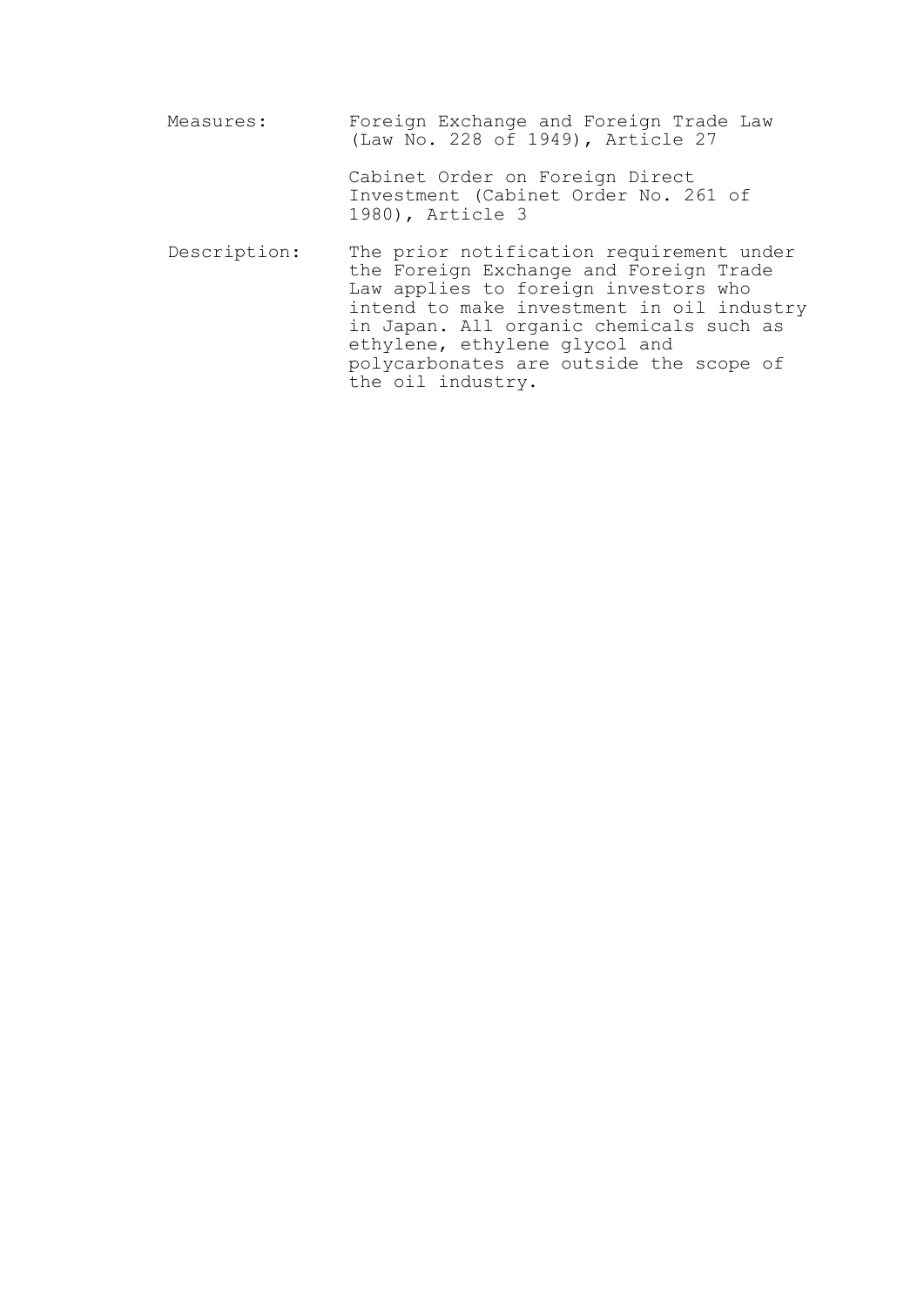10 Sector: Agriculture, Forestry and Fisheries, and Related Services (except Fisheries within the Territorial Sea, Internal Waters, Exclusive Economic Zone and Continental Shelf provided for in the reservation No.7 in Section 2)

Sub-Sector:

- Industry JSIC 01 Agriculture Classification: JSIC 02 Forestry JSIC 03 fisheries, except aquaculture JSIC 04 Aquaculture JSIC 6324 Agricultural cooperatives JSIC 6325 Fishery and fishery processing cooperatives JSIC 871 Agriculture, forestry and fisheries cooperative associations, n.e.c. Type of National Treatment (Article 87) Reservation: Level of Central Government Government: Measures: Foreign Exchange and Foreign Trade Law (Law No. 228 of 1949), Article 27 Cabinet Order on Foreign Direct Investment (Cabinet Order No. 261 of 1980), Article 3 Description: The prior notification requirement under the Foreign Exchange and Foreign Trade Law applies to foreign investors who
	- intend to make investments in agriculture, forestry and fisheries, and related services (except fisheries within the territorial sea, internal waters, exclusive economic zone and continental shelf provided for in the reservation No.7 in Section 2) in the Area of Japan.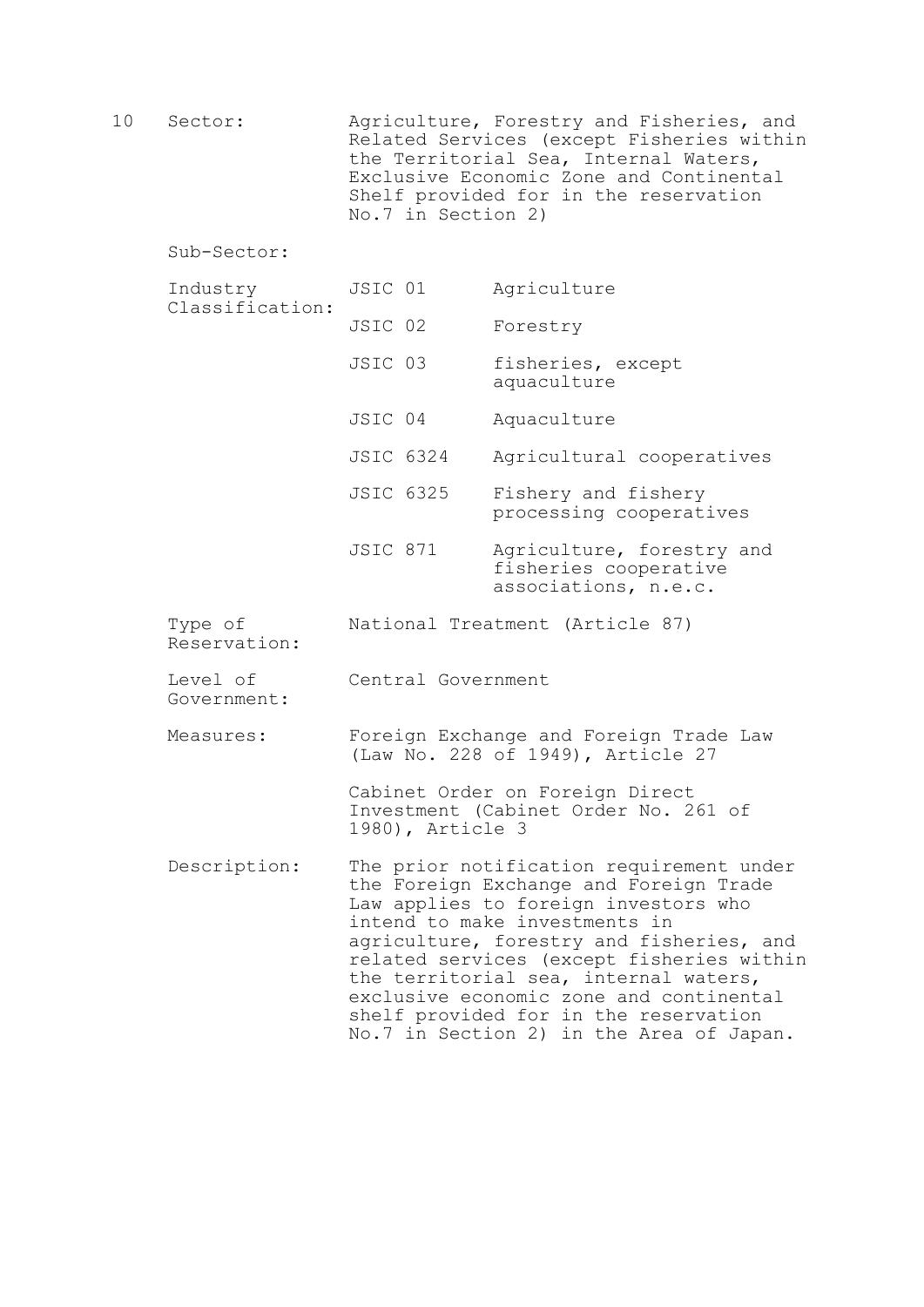| 11 | Sector:                     | Security Guard Services                                                                                                                                                                          |
|----|-----------------------------|--------------------------------------------------------------------------------------------------------------------------------------------------------------------------------------------------|
|    | Sub-Sector:                 |                                                                                                                                                                                                  |
|    | Industry<br>Classification: | JSIC 923 Guard services                                                                                                                                                                          |
|    | Type of<br>Reservation:     | National Treatment (Article 87)                                                                                                                                                                  |
|    | Level of<br>Government:     | Central Government                                                                                                                                                                               |
|    | Measures:                   | Foreign Exchange and Foreign<br>Trade Law (Law No. 228 of 1949),<br>Article 27                                                                                                                   |
|    |                             | Cabinet Order on Foreign Direct<br>Investment (Cabinet Order No. 261 of<br>1980), Article 3                                                                                                      |
|    | Description:                | The prior notification requirement under<br>the Foreign Exchange and Foreign Trade<br>Law applies to foreign investors who<br>intend to make investments in security<br>quard services in Japan. |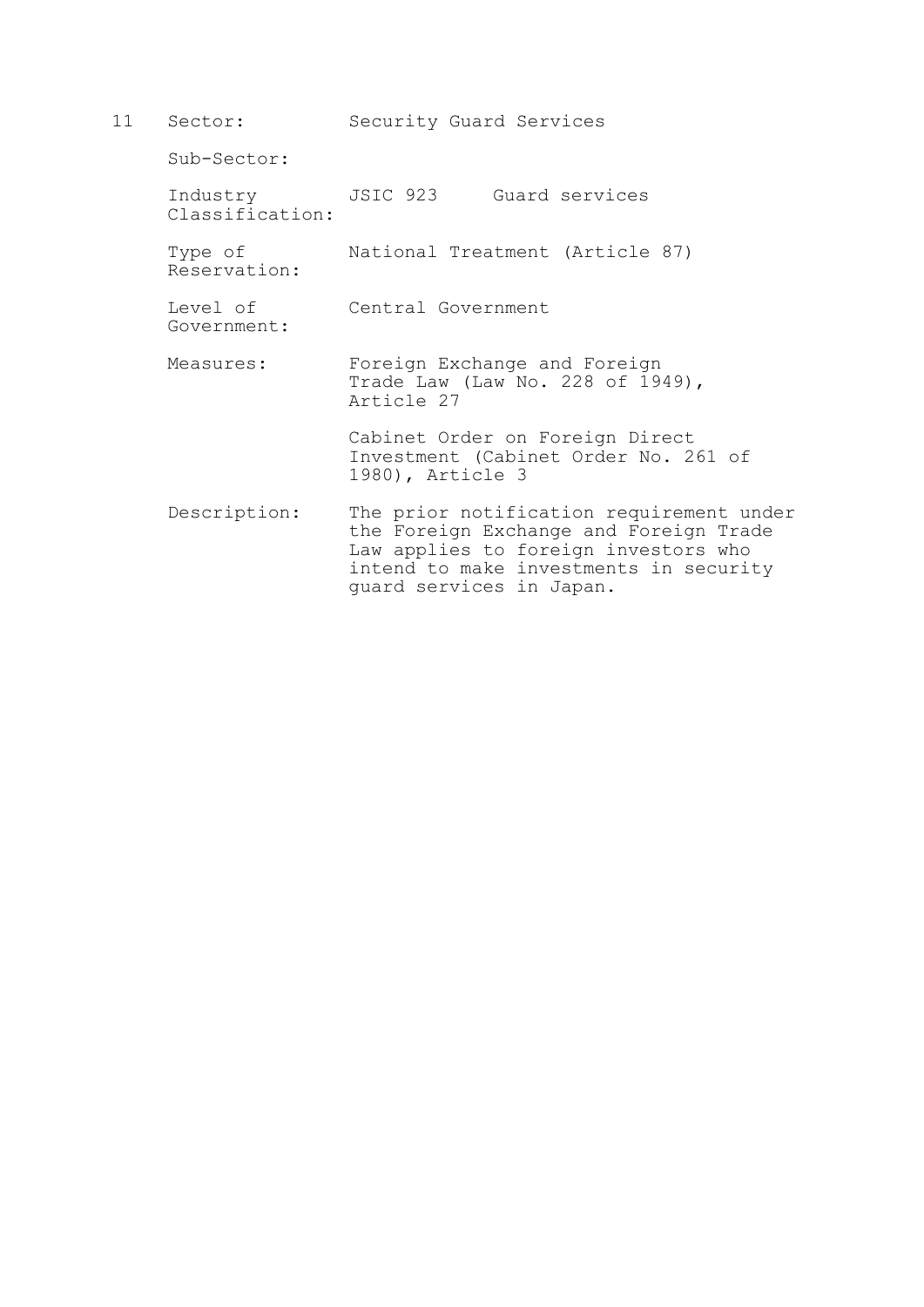12 Sector: Transport

Reservation:

Sub-Sector: Air Transport

Industry JSIC 4600 Head offices primarily<br>Classification: engaged in managerial engaged in managerial operations

JSIC 4611 Air transport

Type of National Treatment (Article 87)

 Most-Favoured-Nation Treatment (Article 88)

Level of Central Government Government:

 Measures: Foreign Exchange and Foreign Trade Law (Law No. 228 of 1949), Article 27

> Cabinet Order on Foreign Direct Investment (Cabinet Order No. 261 of 1980), Article 3

Civil Aeronautics Law (Law No. 231 of 1952), Chapters 7 and 8

 Description: 1. The prior notification requirement under the Foreign Exchange and Foreign Trade Law applies to foreign investors who intend to make investments in air transport business in Japan

> 2. Permission of the Minister of Land, Infrastructure, Transport and Tourism for conducting air transport business as a Japanese air carrier is not granted to the following natural persons or entities applying for the permission:

- (a) a natural person who does not have Japanese nationality;
- (b) a foreign country, or a foreign public entity or its equivalent;
- (c) a legal person or other entity constituted under the laws of any foreign country; and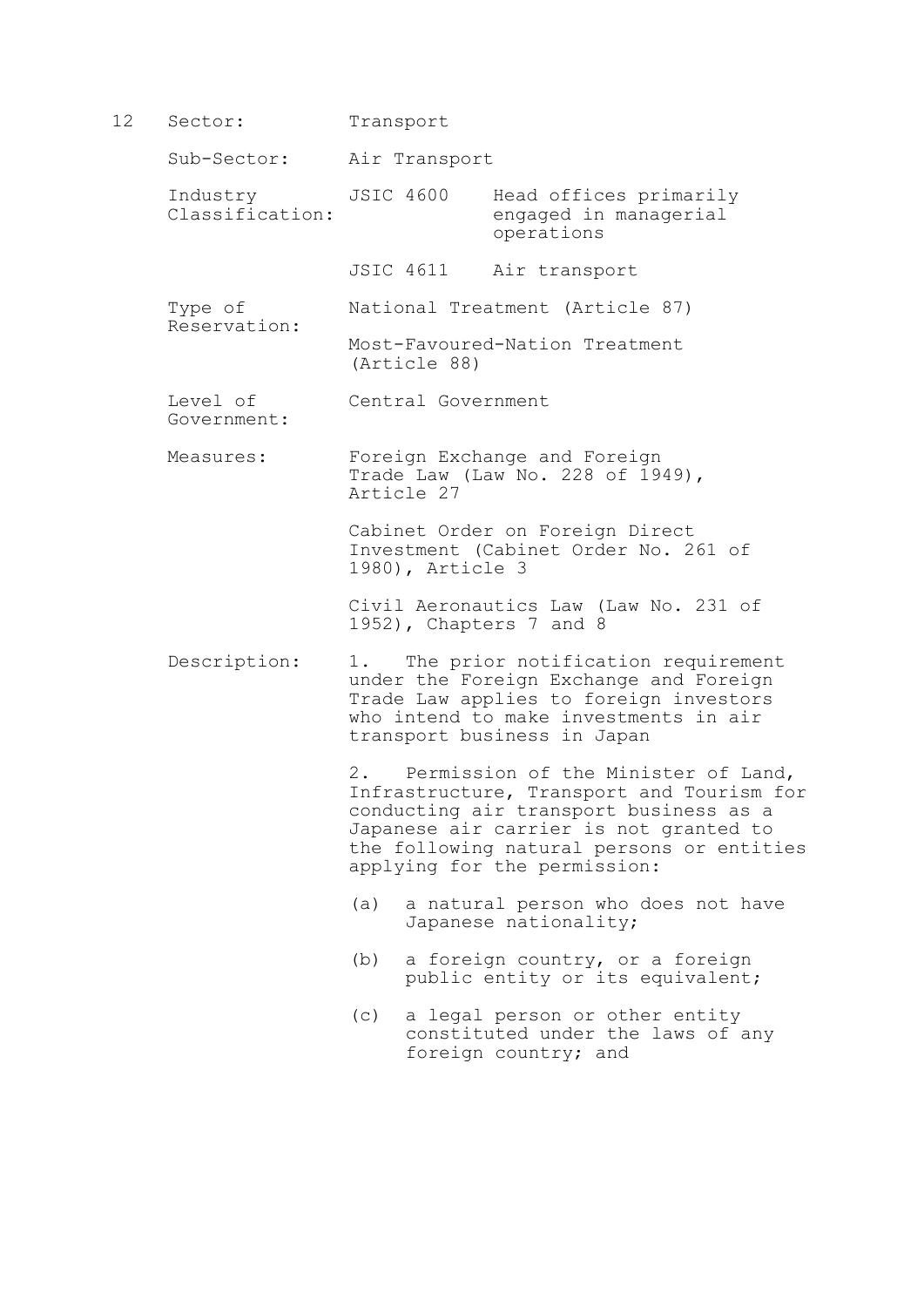(d) a legal person represented by the natural persons or entities referred to in subparagraph (a), (b) or (c); a legal person of which more than one-third of the members of the board of directors are composed of the natural persons or entities referred to in subparagraph (a), (b) or (c); or a legal person of which more than one-third of the voting rights are held by the natural persons or entities referred to in subparagraph (a), (b) or (c).

 In the event an air carrier turns into a natural person or an entity referred to in subparagraphs (a) to (d), the permission will lose its effect. The conditions for the permission also apply to companies, such as holding companies, which have substantial control over the air carriers.

 3. Japanese air carriers or the companies having substantial control over the air carriers, such as holding companies, may reject the request from a natural person or an entity set forth in subparagraphs  $2(a)$  to  $(c)$ , who owns equity investments in such air carriers or companies, to enter its name and address in the register of shareholders, in the event such air carriers or companies turn into natural persons or entities referred to in subparagraph 2(d) by accepting such request.

 4. Foreign air carriers are required to obtain permission of the Minister of Land, Infrastructure, Transport and Tourism to conduct international air transport business.

 5. Permission of the Minister of Land, Infrastructure, Transport and Tourism is required for the use of foreign aircraft for air transportation of passengers or cargoes to and from Japan for remuneration.

 6. A foreign aircraft may not be used for a flight between points within Japan.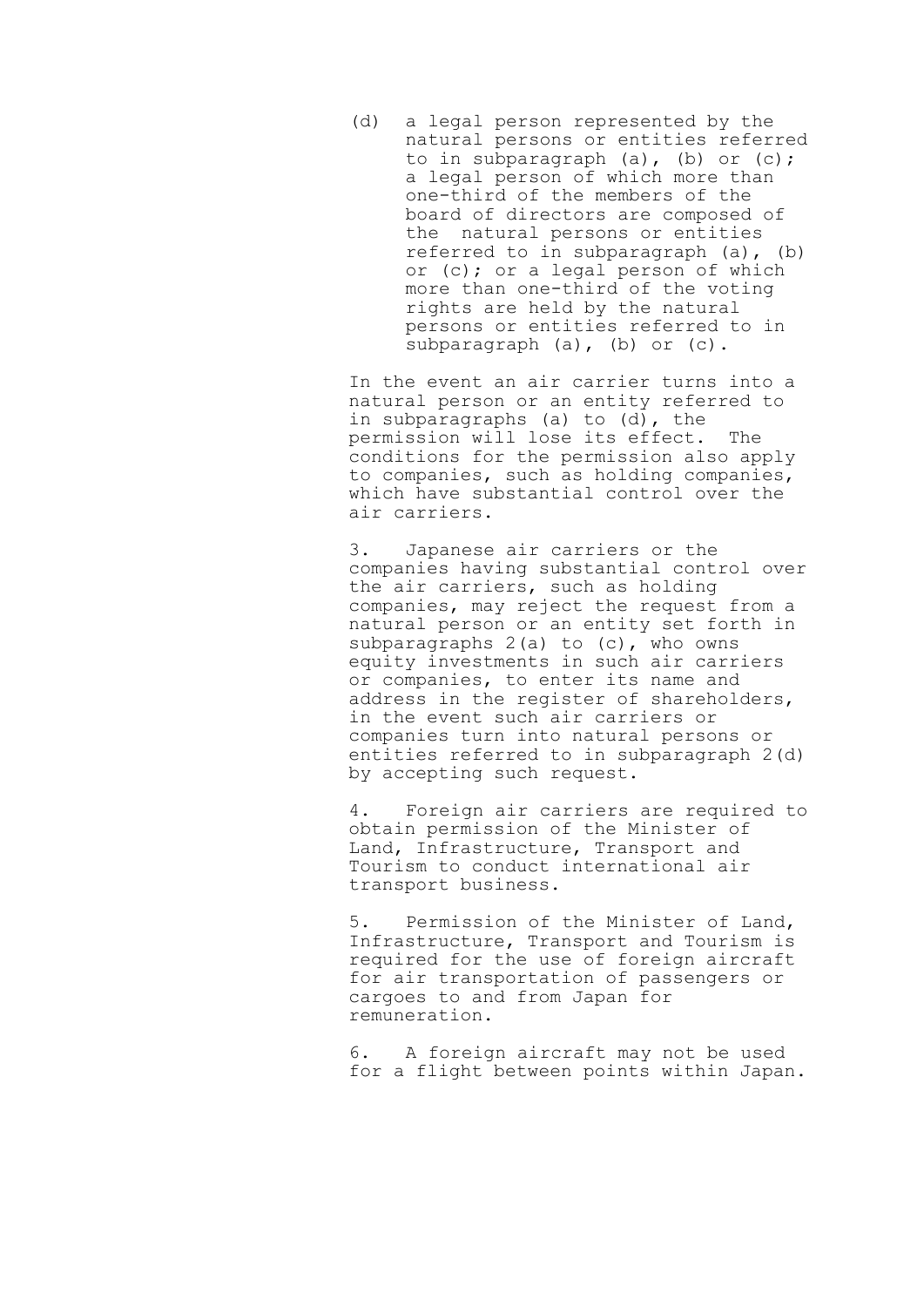13 Sector: Transport

Government:

Sub-Sector: Air Transport

Industry JSIC 4600 Head offices primarily<br>Classification: engaged in managerial engaged in managerial operations

> JSIC 4621 Aircraft service, except air transport

 Type of National Treatment (Article 87) Reservation:

Level of Central Government

Measures: Foreign Exchange and Foreign Trade Law

 Cabinet Order on Foreign Direct Investment (Cabinet Order No. 261 of 1980), Article 3

(Law No. 228 of 1949), Article 27

 Civil Aeronautics Law (Law No. 231 of 1952), Chapters 7 and 8

Description: 1. The prior notification requirement under the Foreign Exchange and Foreign Trade Law applies to foreign investors who intend to make investments in aerial work business in Japan.

> 2. Permission of the Minister of Land, Infrastructure, Transport and Tourism for conducting aerial work business is not granted to the following natural persons or entities applying for the permission:

- (a) a natural person who does not have Japanese nationality;
- (b) a foreign country, or a foreign public entity or its equivalent;
- (c) a legal person or other entity constituted under the laws of any foreign country; and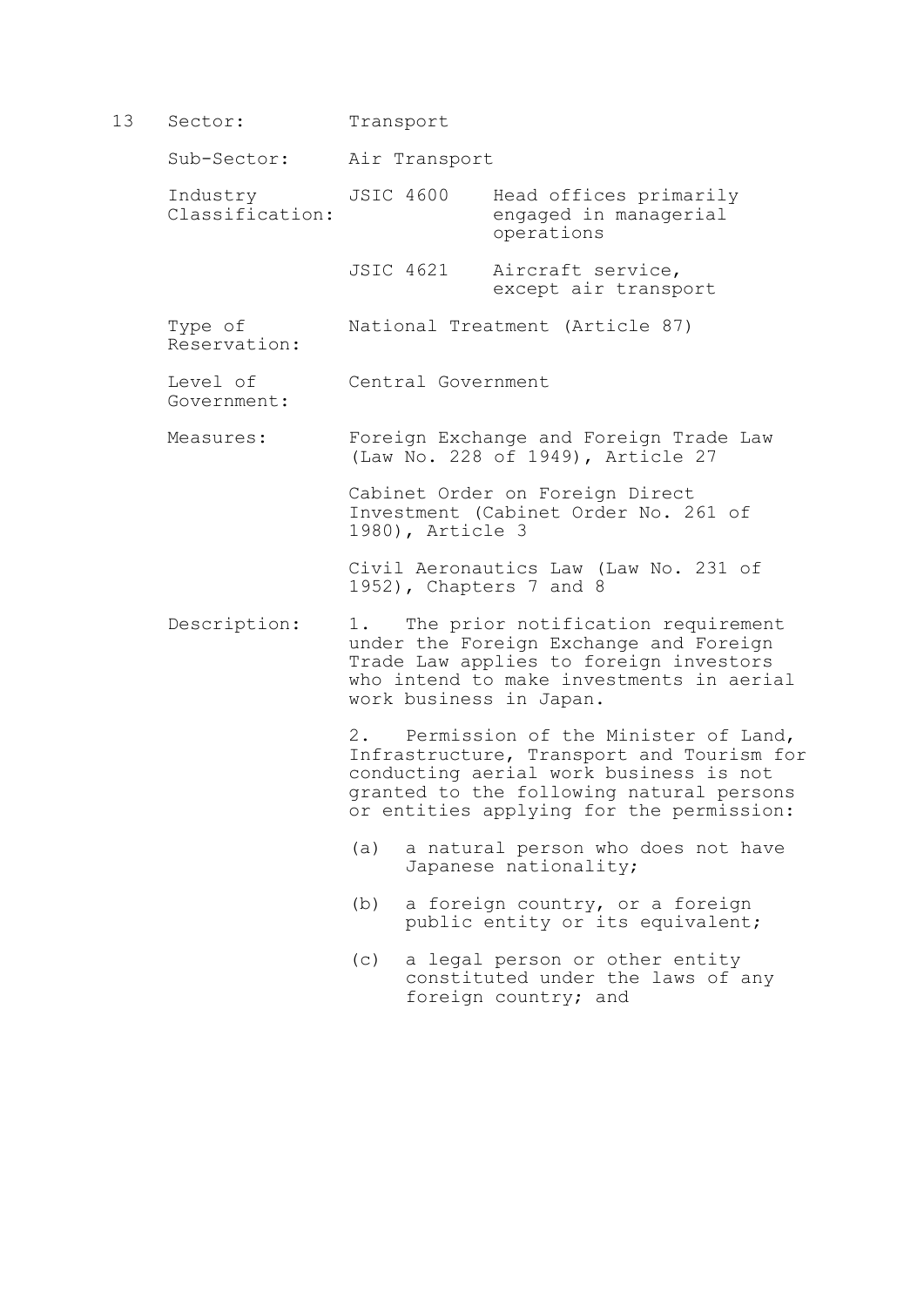(d) a legal person represented by the natural persons or entities referred to in subparagraph (a), (b) or (c); a legal person of which more than one-third of the members of the board of directors are composed of the natural persons or entities referred to in subparagraph (a), (b) or (c); or a legal person of which more than one-third of the voting rights are held by the natural persons or entities referred to in subparagraph (a), (b) or (c).

 In the event a person conducting aerial work business turns into a natural person or an entity referred to in subparagraphs (a) to (d), the permission will lose its effect. The conditions for the permission also apply to companies, such as holding companies, which have substantial control over the person conducting aerial work business.

 3. A foreign aircraft may not be used for a flight between points within Japan.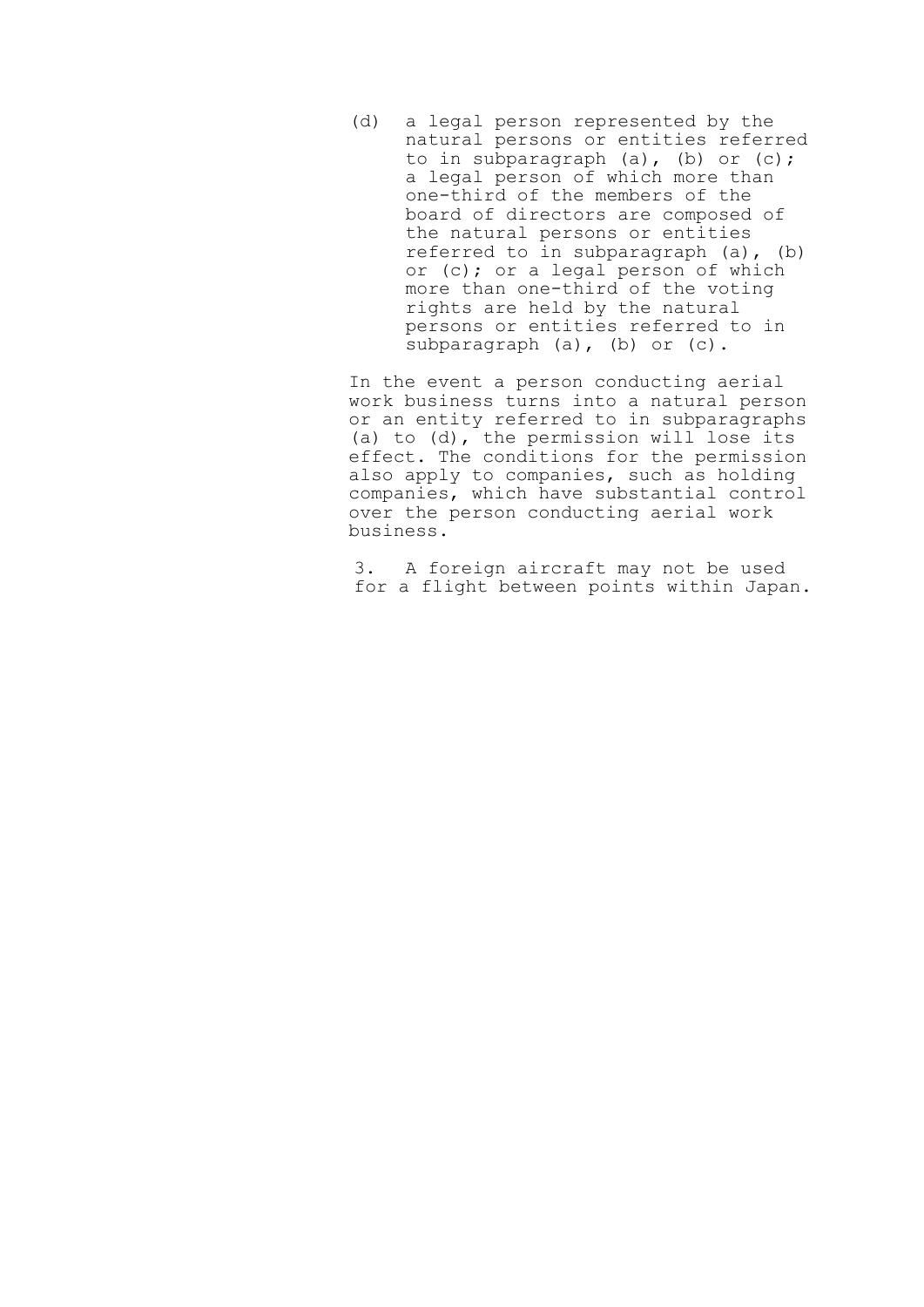| 14 | Sector:                     |                                                           | Transport                                                                                                                                                                                                                                                                                                                                                                                                                                                                                     |  |
|----|-----------------------------|-----------------------------------------------------------|-----------------------------------------------------------------------------------------------------------------------------------------------------------------------------------------------------------------------------------------------------------------------------------------------------------------------------------------------------------------------------------------------------------------------------------------------------------------------------------------------|--|
|    | Sub-Sector:                 |                                                           | Air Transport (Registration of Aircraft<br>in the National Register)                                                                                                                                                                                                                                                                                                                                                                                                                          |  |
|    | Industry<br>Classification: |                                                           |                                                                                                                                                                                                                                                                                                                                                                                                                                                                                               |  |
|    | Type of<br>Reservation:     |                                                           | National Treatment (Article 87)                                                                                                                                                                                                                                                                                                                                                                                                                                                               |  |
|    | Level of<br>Government:     |                                                           | Central Government                                                                                                                                                                                                                                                                                                                                                                                                                                                                            |  |
|    | Measures:                   | Civil Aeronautics Law (Law No. 231 of<br>1952), Chapter 2 |                                                                                                                                                                                                                                                                                                                                                                                                                                                                                               |  |
|    | Description:                |                                                           | An aircraft owned by any of the<br>following natural persons or entities may<br>not be registered in the national<br>register:                                                                                                                                                                                                                                                                                                                                                                |  |
|    |                             | (a)                                                       | a natural person who does not have<br>Japanese nationality;                                                                                                                                                                                                                                                                                                                                                                                                                                   |  |
|    |                             | (b)                                                       | a foreign country, or a foreign<br>public entity or its equivalent;                                                                                                                                                                                                                                                                                                                                                                                                                           |  |
|    |                             | (C)                                                       | a legal person or other entity<br>constituted under the laws of any<br>foreign country; and                                                                                                                                                                                                                                                                                                                                                                                                   |  |
|    |                             | (d)                                                       | a legal person represented by the<br>natural persons or entities referred<br>to in subparagraph (a), (b) or (c);<br>a legal person of which more than<br>one-third of the members of the<br>board of directors are composed of<br>the natural persons or entities<br>referred to in subparagraph (a), (b)<br>or (c); or a legal person of which<br>more than one-third of the voting<br>rights are held by the natural<br>persons or entities referred to in<br>subparagraph (a), (b) or (c). |  |
|    |                             | $2$ .                                                     | A foreign aircraft may not be                                                                                                                                                                                                                                                                                                                                                                                                                                                                 |  |

registered in the national register.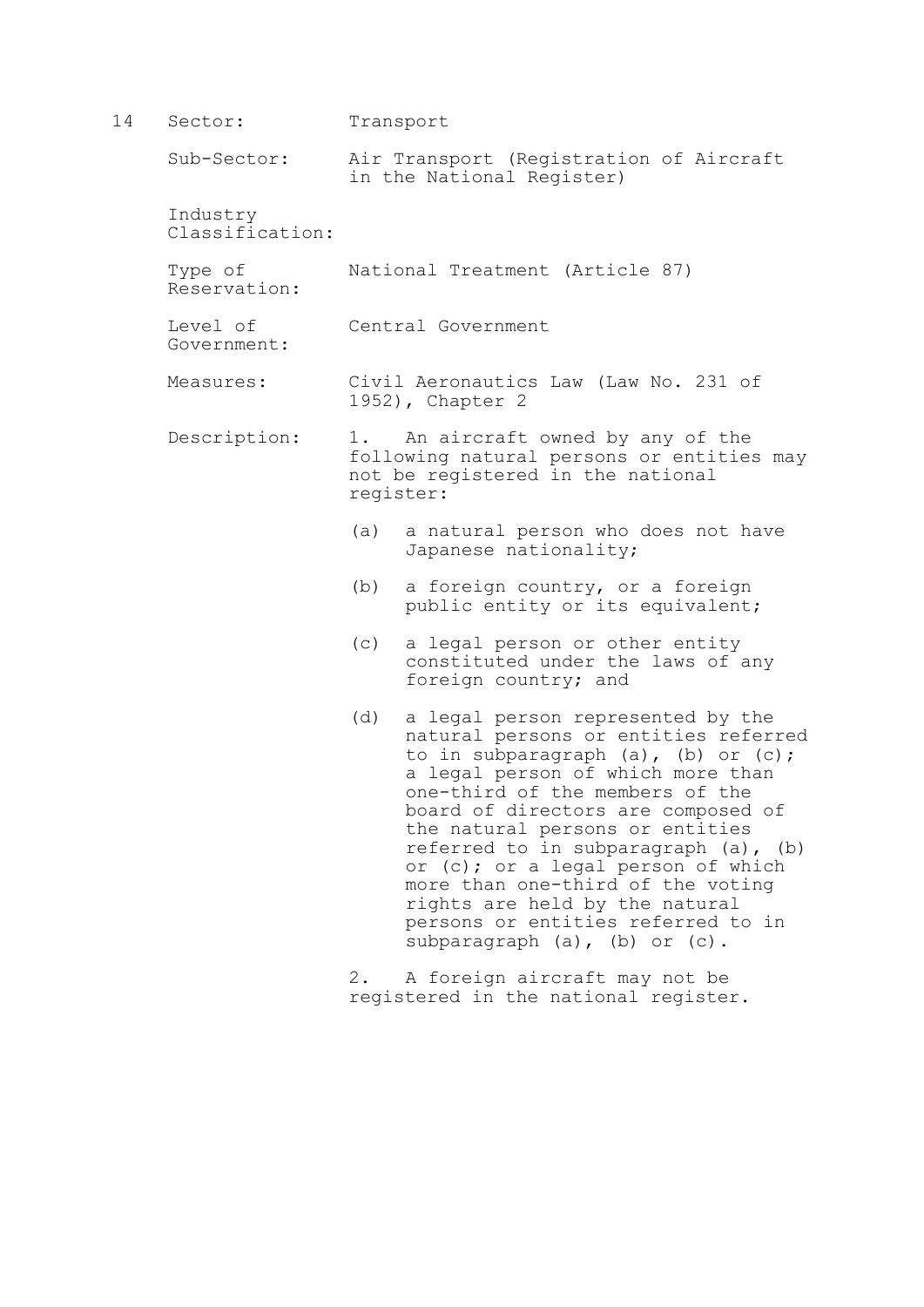15 Sector: Transport Sub-Sector: Freight Forwarding Business (excluding freight forwarding business using air transportation) Industry JSIC 4441 Collect-and-deliver<br>Classification: freight transport freight transport JSIC 4821 Deliver freight transport, except collect-and-deliver freight transport

 Type of National Treatment (Article 87) Reservation:

 Most-Favoured-Nation Treatment (Article 88)

Level of Central Government Government:

 Measures: Freight Forwarding Business Law (Law No. 82 of 1989), Chapters 2 to 4

> Enforcement Regulation of Freight Forwarding Business Law (Ministerial Ordinance of the Ministry of Transport No. 20 of 1990)

- Description: The following natural persons or entities are required to be registered with, or to obtain permission or approval of, the Minister of Land, Infrastructure, Transport and Tourism for conducting freight forwarding business using international shipping. Such registration shall be made, or such permission or approval shall be granted, on the basis of reciprocity:
	- (a) a natural person who does not have Japanese nationality;
	- (b) a foreign country, or a foreign public entity or its equivalent;
	- (c) a legal person or other entity constituted under the laws of any foreign country; and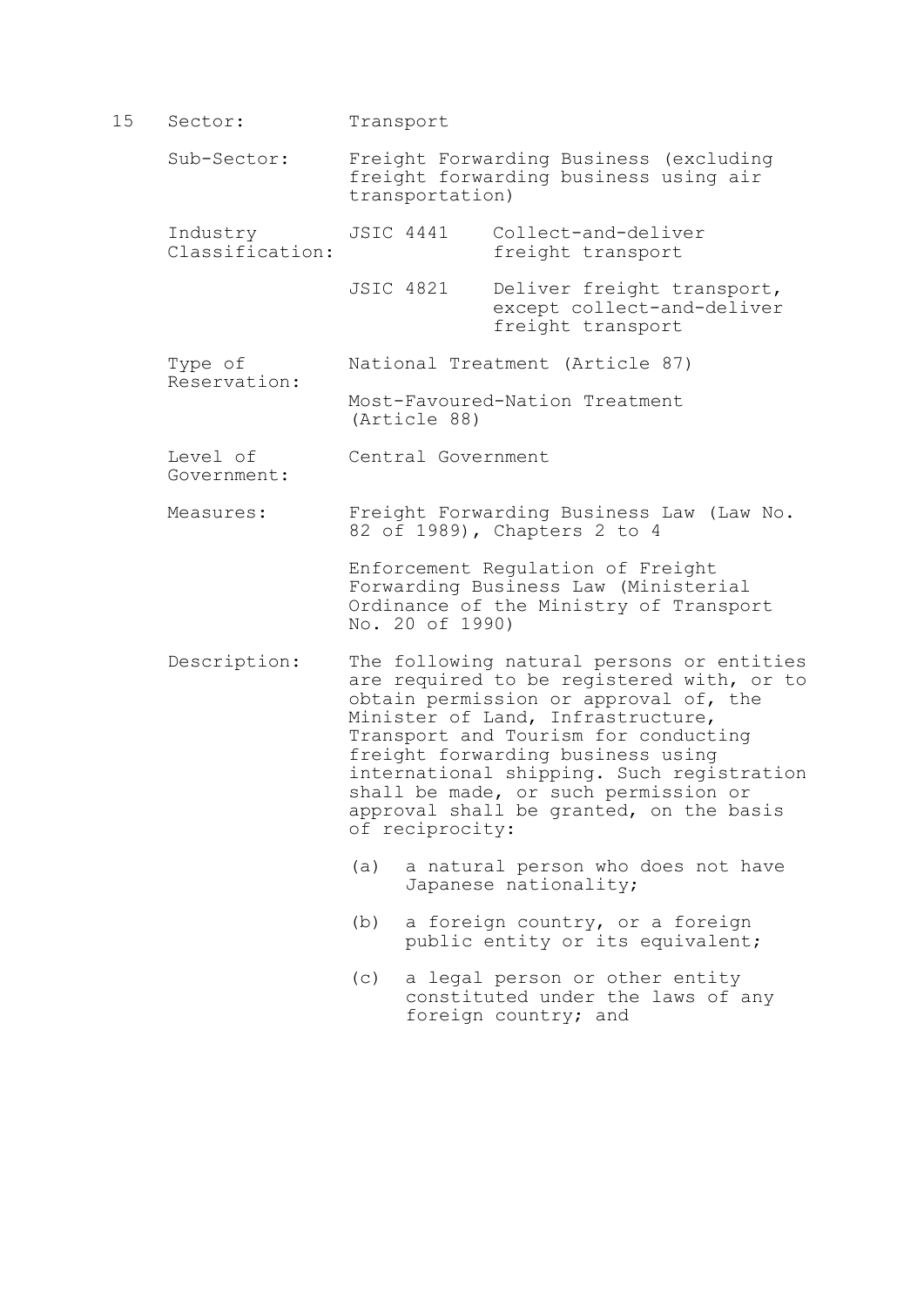(d) a legal person represented by the natural persons or entities referred to in subparagraph (a), (b) or (c); a legal person of which more than one-third of the members of the board of directors are composed of the natural persons or entities referred to in subparagraph (a), (b) or (c); or a legal person of which more than one-third of the voting rights are held by the natural persons or entities referred to in subparagraph (a), (b) or (c).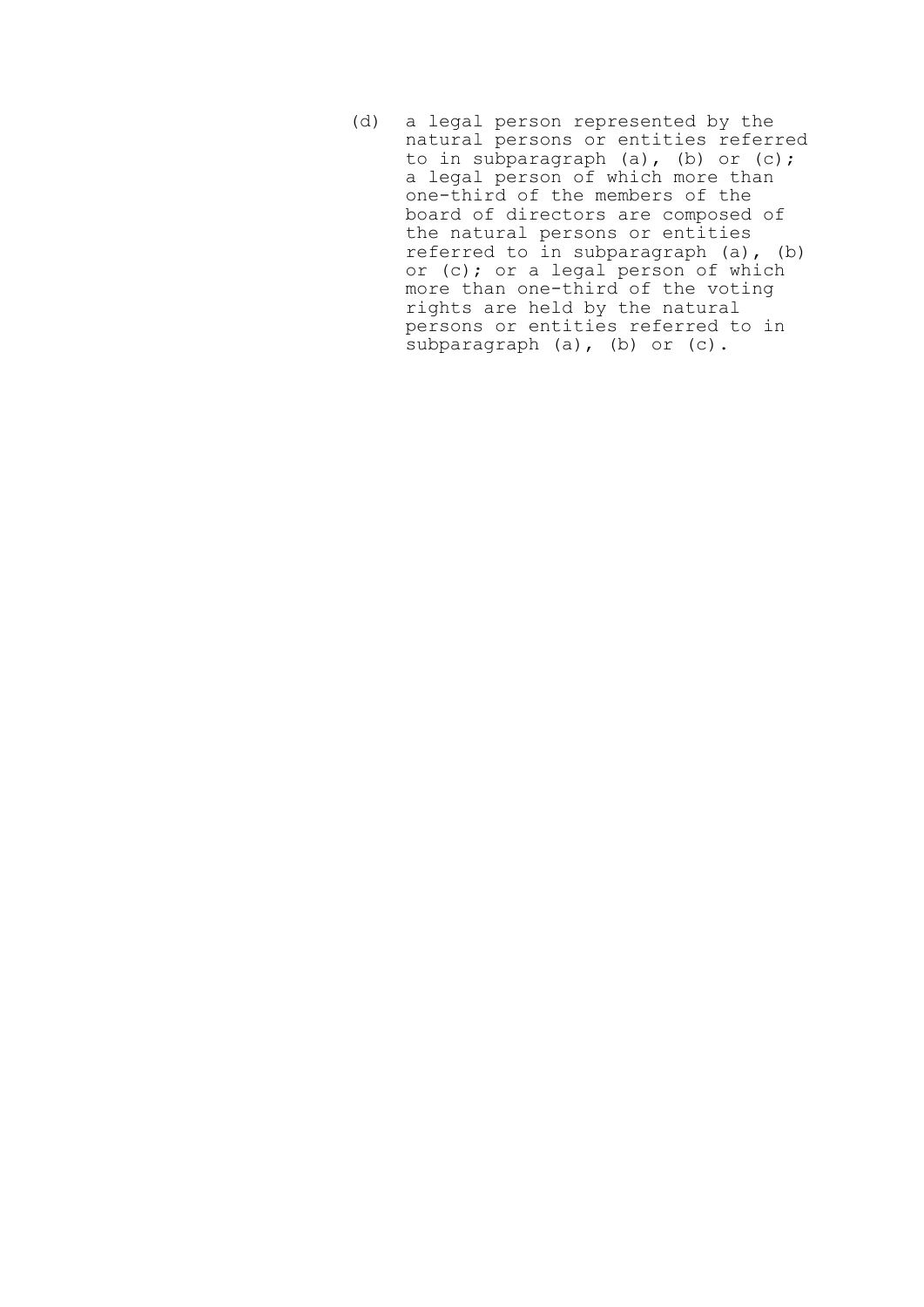- 16 Sector: Transport Sub-Sector: Freight Forwarding Business (only freight forwarding business using air transportation) Industry JSIC 4441 Collect-and-deliver<br>Classification: freight transport freight transport JSIC 4821 Deliver freight transport, except collect-and-deliver freight transport Type of National Treatment (Article 87) Reservation: Most-Favoured-Nation Treatment (Article 88) Level of Central Government Government: Measures: Freight Forwarding Business Law (Law No. 82 of 1989), Chapters 2 to 4 Enforcement Regulation of Freight Forwarding Business Law (Ministerial Ordinance of the Ministry of Transport No. 20 of 1990) Description: 1. The following natural persons or entities may not conduct freight forwarding business using air transportation between points within Japan: (a) a natural person who does not have Japanese nationality;
	- (b) a foreign country, or foreign public entity or its equivalent;
	- (c) a legal person or other entity constituted under the laws of any foreign country; and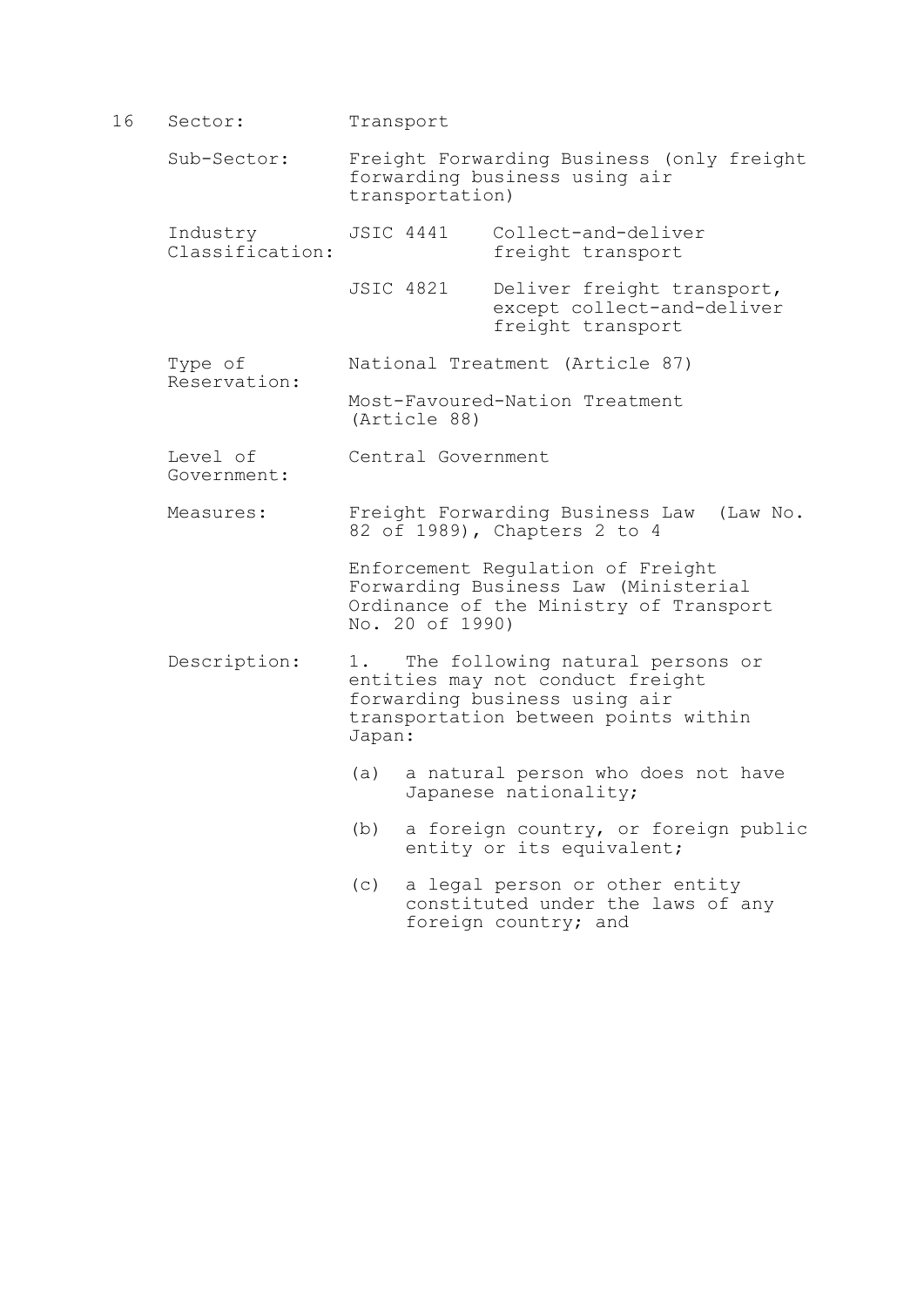(d) a legal person represented by the natural persons or entities referred to in subparagraph (a), (b) or (c); a legal person of which more than one-third of the members of the board of directors are composed of the natural persons or entities referred to in subparagraph (a), (b) or (c); or a legal person of which more than one-third of the voting rights are held by the natural persons or entities referred to in subparagraph (a), (b) or (c).

 2. The natural persons or entities referred to in subparagraphs 1(a) to (d) are required to be registered with, or to obtain permission or approval of, the Minister of Land, Infrastructure, Transport and Tourism for conducting freight forwarding business using international air transportation. Such registration shall be made, or such permission or approval shall be granted, on the basis of reciprocity.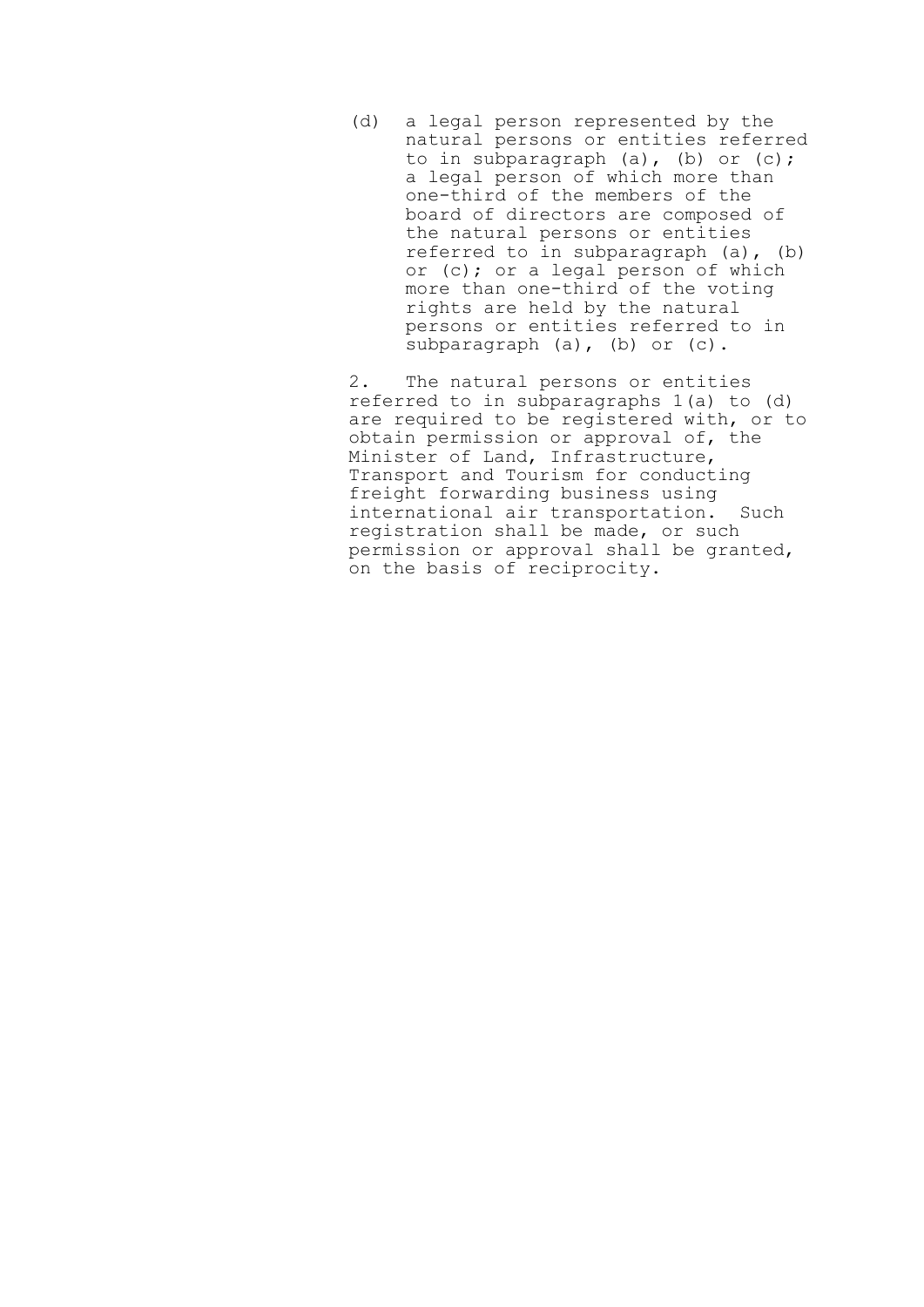17 Sector: Transport

Sub-Sector: Railway Transport

Industry JSIC 421 Railway transport

 Classification: Railway facilities services

Type of National Treatment (Article 87) Reservation:

Level of Central Government Government:

 Measures: Foreign Exchange and Foreign Trade Law (Law No. 228 of 1949), Article 27

> Cabinet Order on Foreign Direct Investment (Cabinet Order No. 261 of 1980), Article 3

 Description: The prior notification requirement under the Foreign Exchange and Foreign Trade Law applies to foreign investors who intend to make investments in railway transport industry in Japan. The manufacture of vehicles, parts and components for the railway transport industry is not included in railway transport industry.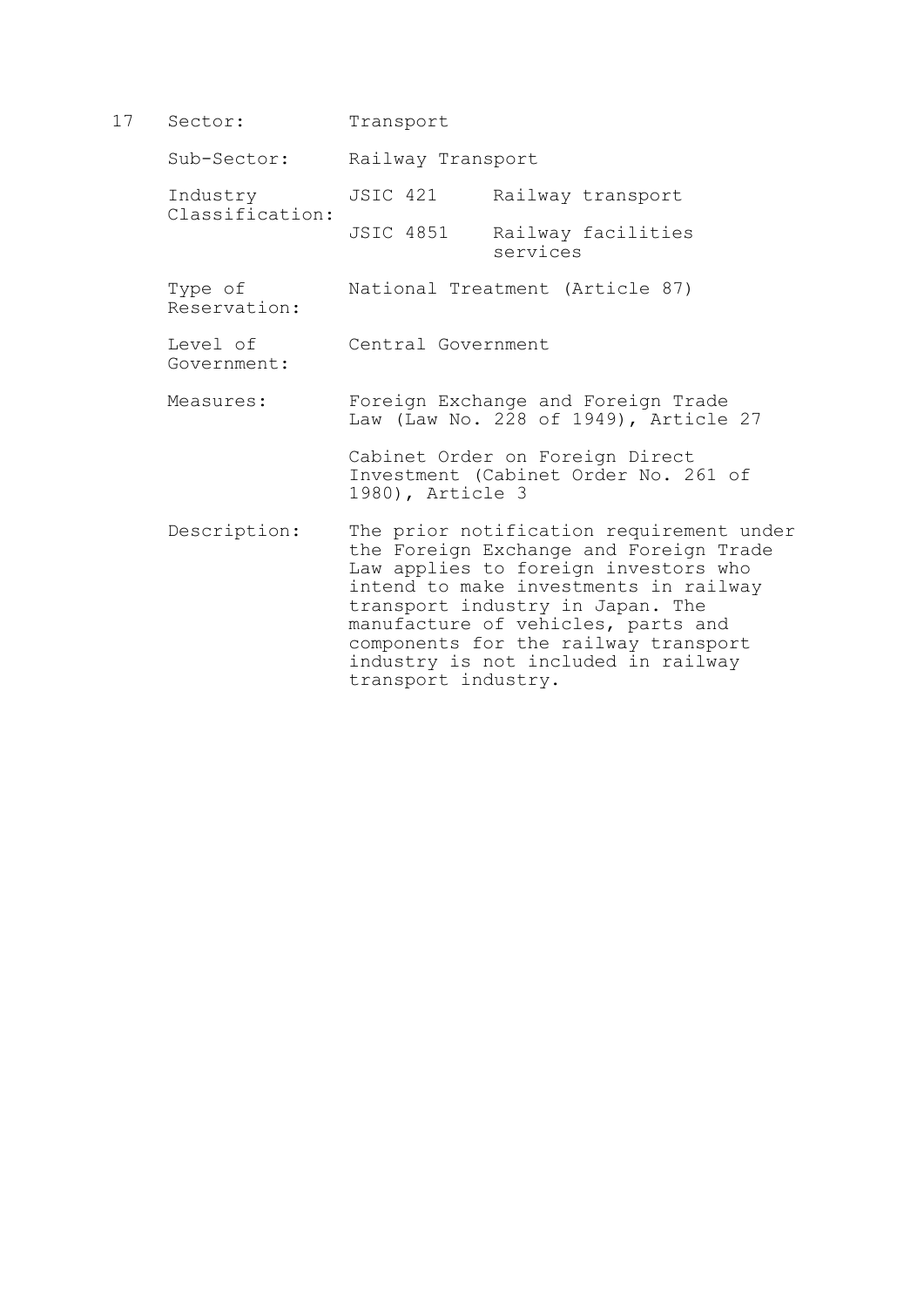18 Sector: Transport

Government:

Sub-Sector: Road Passenger Transport

 Industry JSIC 4311 Common omnibus operators Classification:

 Type of National Treatment (Article 87) Reservation:

Level of Central Government

 Measures: Foreign Exchange and Foreign Trade Law (Law No. 228 of 1949), Article 27

> Cabinet Order on Foreign Direct Investment (Cabinet Order No. 261 of 1980), Article 3

 Description: The prior notification requirement under the Foreign Exchange and Foreign Trade Law applies to foreign investors who intend to make investments in omnibus industry in Japan. The manufacture of vehicles, parts and components for omnibus industry is not included in omnibus industry.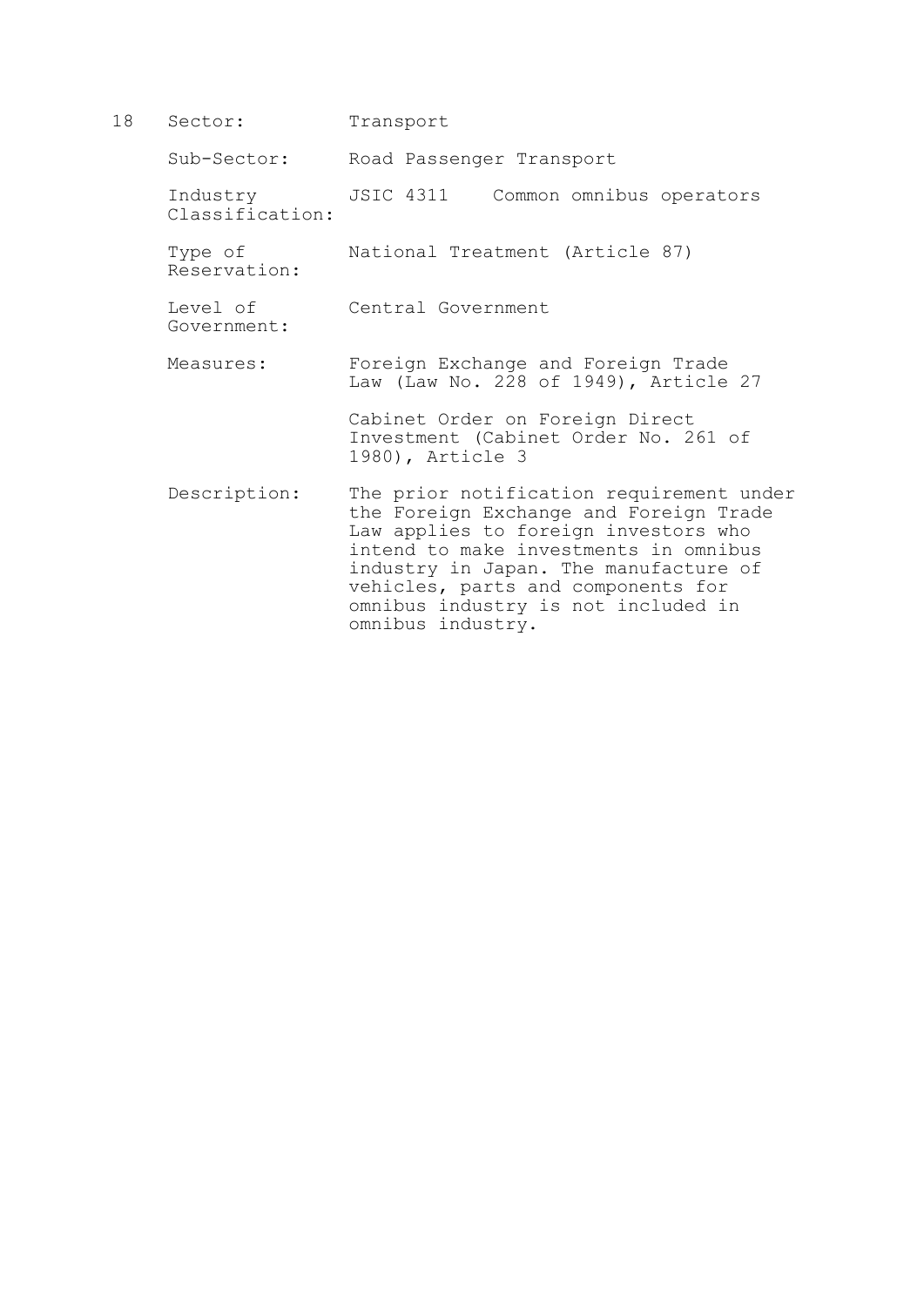19 Sector: Transport Sub-Sector: Water Transport Industry JSIC 452 Coastwise transport Classification: Inland water transport JSIC 4542 Coastwise ship leasing Type of National Treatment (Article 87) Reservation: Level of Central Government Government: Measures: Foreign Exchange and Foreign Trade Law (Law No. 228 of 1949), Article 27 Cabinet Order on Foreign Direct Investment (Cabinet Order No. 261 of 1980), Article 3 Description: The prior notification requirement under the Foreign Exchange and Foreign Trade Law applies to foreign investors who intend to make investments in water transport industry in Japan. For greater certainty, "water transport industry" refers to oceangoing/seagoing transport, coastwise transport (i.e. maritime transport between ports within Japan), inland water transport and ship leasing industry. However, oceangoing/seagoing transport industry and ship leasing industry excluding coastwise ship leasing industry are exempted from the prior

notification requirement.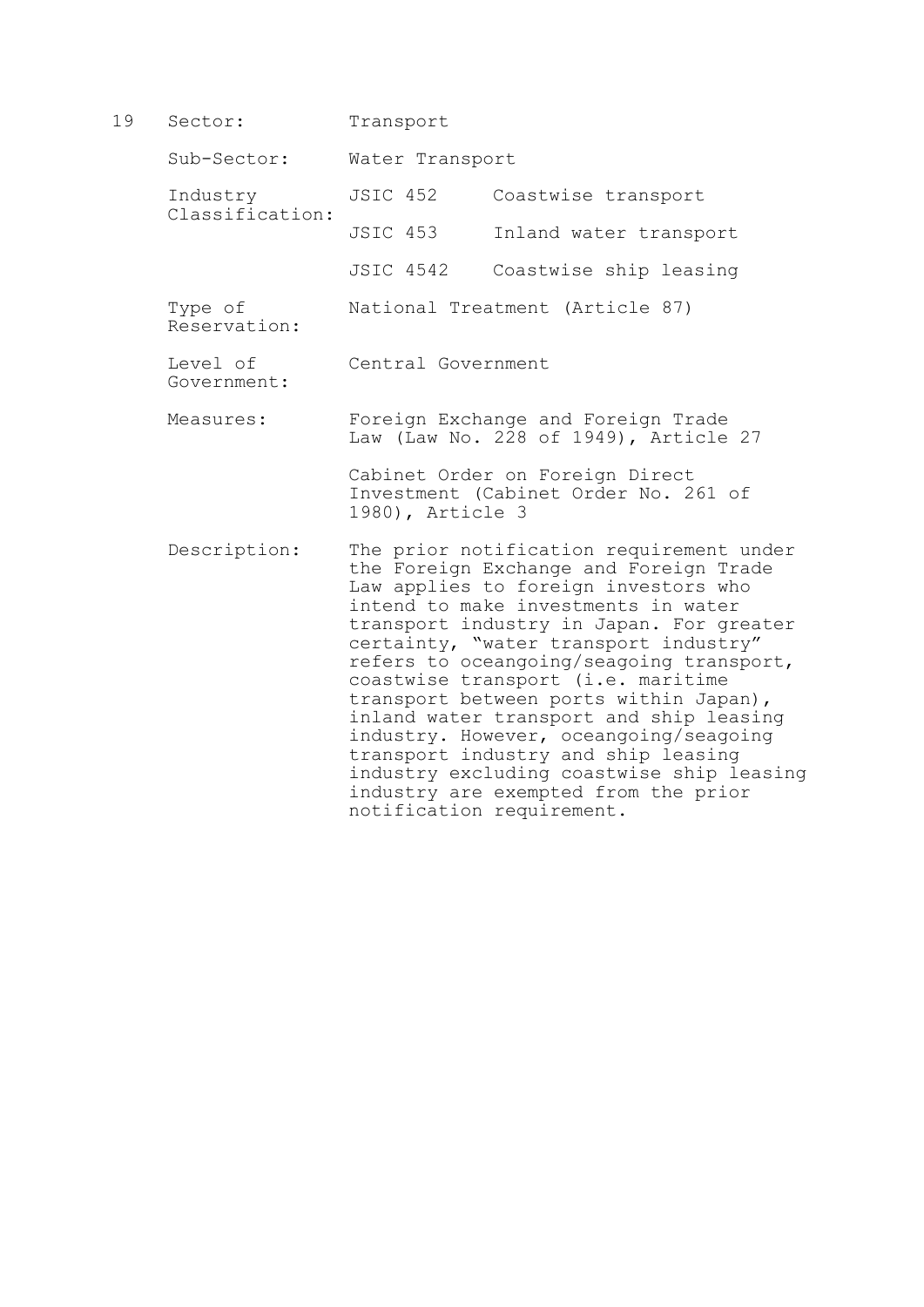| 20 | Sector:                     | Transport                                                                                                                                                                                                                                                                                                                      |
|----|-----------------------------|--------------------------------------------------------------------------------------------------------------------------------------------------------------------------------------------------------------------------------------------------------------------------------------------------------------------------------|
|    | Sub-Sector:                 | Water Transport                                                                                                                                                                                                                                                                                                                |
|    | Industry<br>Classification: |                                                                                                                                                                                                                                                                                                                                |
|    | Type of<br>Reservation:     | National Treatment (Article 87)                                                                                                                                                                                                                                                                                                |
|    |                             | Most-Favoured-Nation Treatment<br>(Article 88)                                                                                                                                                                                                                                                                                 |
|    | Level of<br>Government:     | Central Government                                                                                                                                                                                                                                                                                                             |
|    | Measures:                   | Ship Law (Law No. 46 of 1899),<br>Article 3                                                                                                                                                                                                                                                                                    |
|    | Description:                | Unless otherwise specified in laws and<br>regulations of Japan, or international<br>agreements to which Japan is a party,<br>ships not flying the Japanese flag are<br>prohibited from entering Japanese ports<br>which are not open to foreign commerce<br>and from carrying cargoes or passengers<br>between Japanese ports. |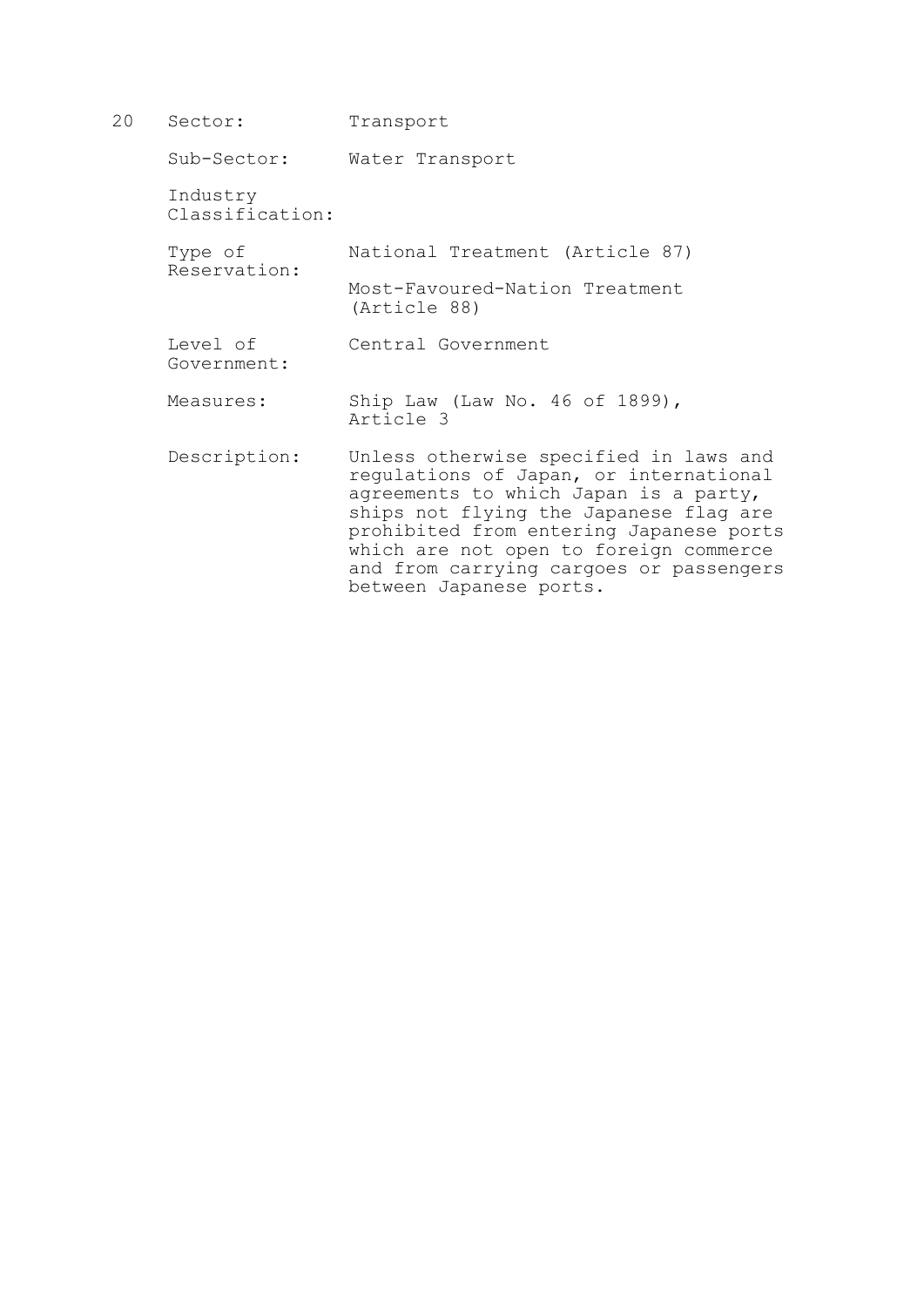21 Sector: Water Supply and Waterworks Sub-Sector: Industry JSIC 3611 Water for end users,<br>Classification: except industrial us except industrial users Type of National Treatment (Article 87) Reservation: Level of Central Government Government: Measures: Foreign Exchange and Foreign Trade Law (Law No. 228 of 1949), Article 27 Cabinet Order on Foreign Direct Investment (Cabinet Order No. 261 of 1980), Article 3 Description: The prior notification requirement under the Foreign Exchange and Foreign Trade Law applies to foreign investors who intend to make investments in water supply and waterworks industry in Japan.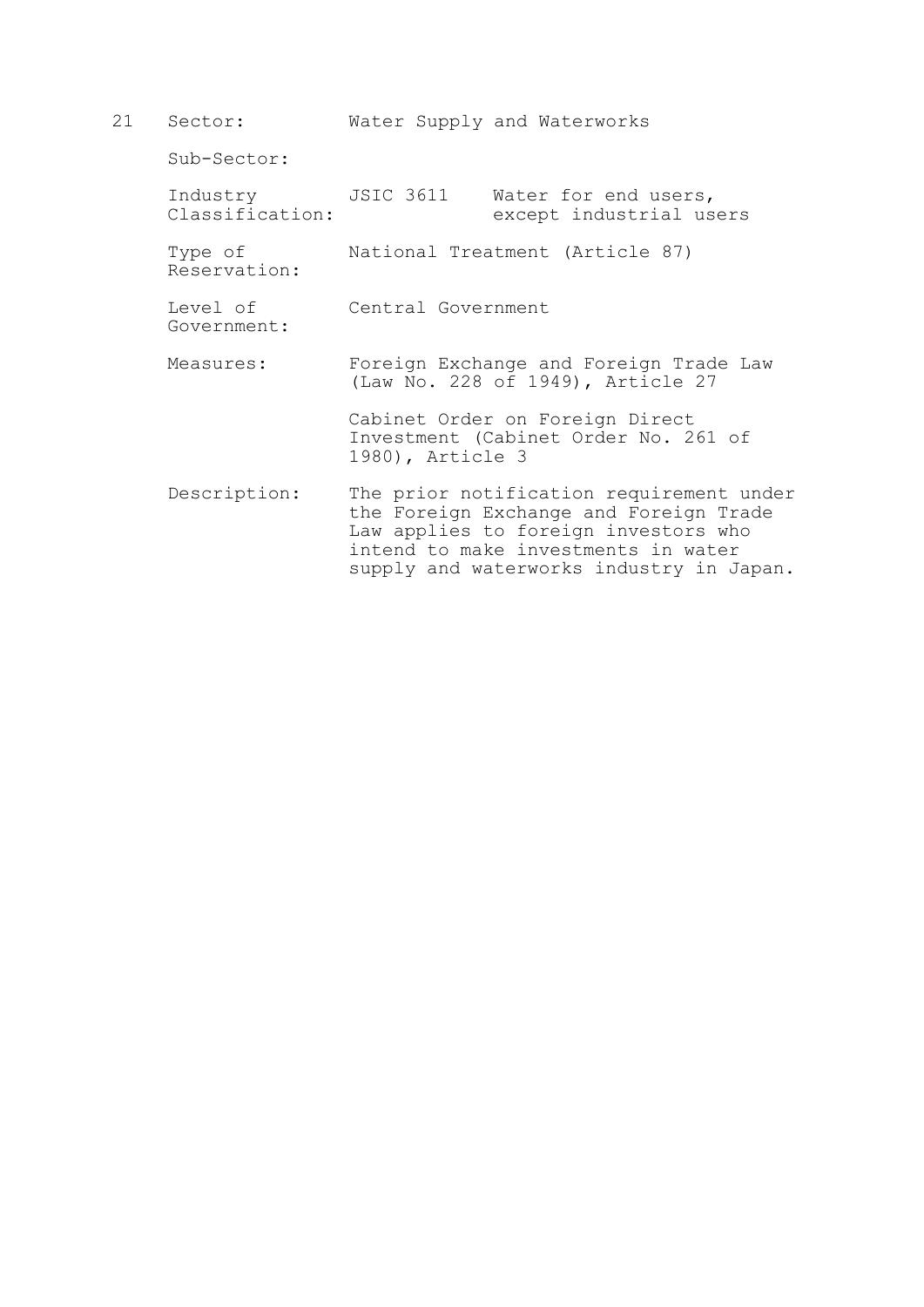- 22 Sector: All Sectors Sub-Sector: Industry Classification: Type of National Treatment (Article 87) Reservation: Most-Favoured-Nation Treatment (Article 88) Prohibition of Performance Requirements (Article 96) Level of Local Governments other than prefectures Government: Measures:
	- Description: Any existing non-conforming measure that is maintained, continued or renewed at any time by local governments other than prefectures is reserved by Japan. Japan shall take such reasonable measures as may be available to it to increase the conformity with the relevant provisions of Chapter 9 of the existing nonconforming measures by such local governments.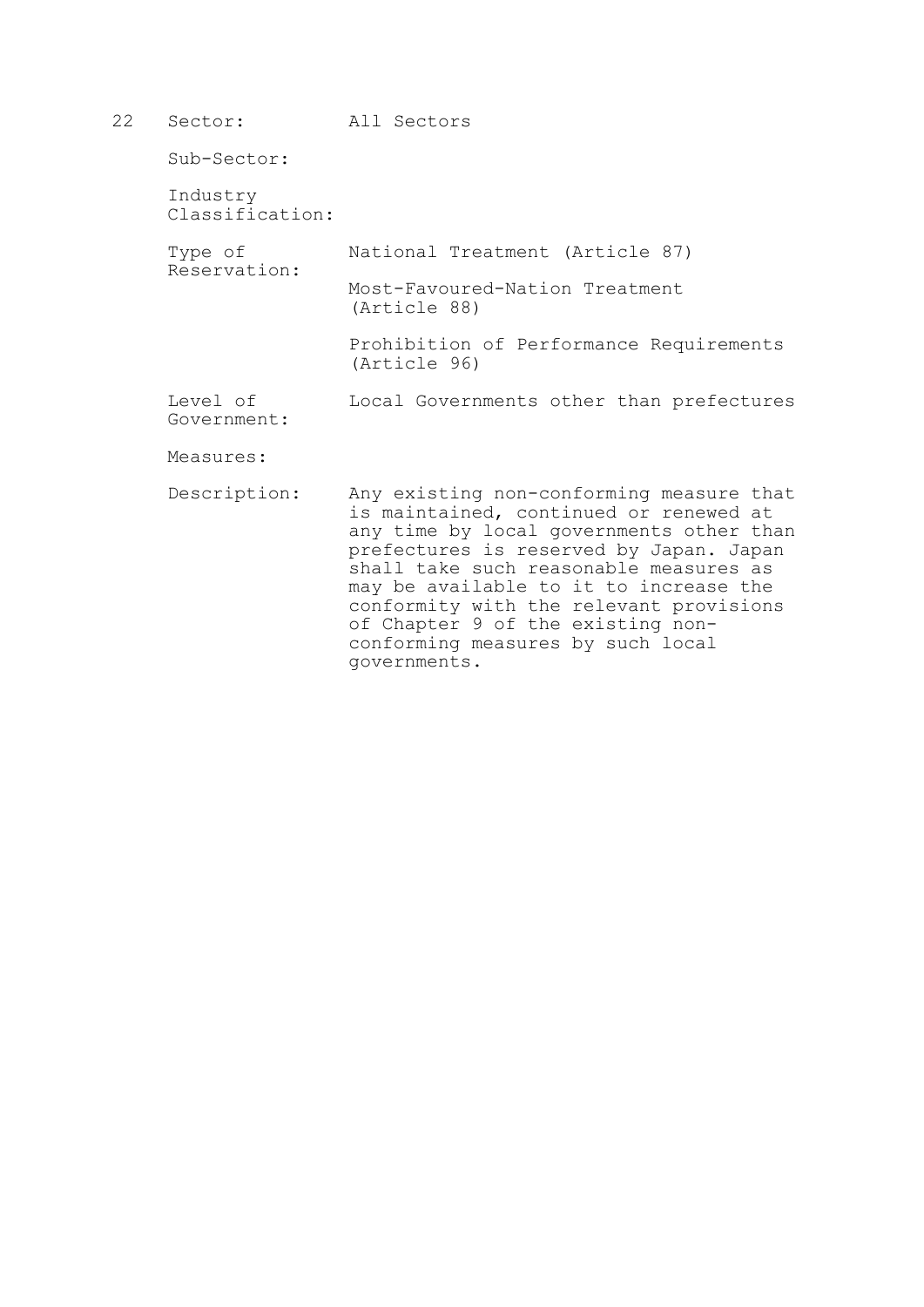## Section 2 List of Reservations Referred to in Subparagraph 1(c) of Article 90

1. This List of Reservations sets out, pursuant to subparagraph 1(c) of Article 90, the reservations taken by Japan with respect to specific sectors, sub-sectors or activities for which it may maintain existing, or adopt new or more restrictive, measures that do not conform with obligations imposed by;

- (a) Article 87;
- (b) Article 88; or
- (c) Article 96.
- 2. Each reservation sets out the following elements:
	- (a) "Sector" refers to the general sector in which the reservation is taken;
	- (b) "Sub-Sector" refers to the specific sector in which the reservation is taken;
	- (c) "Industry Classification" refers, where applicable, and only for transparency purposes, to the activity covered by the reservation according to domestic or international industry classification codes;
	- (d) "Type of Reservation" specifies the obligations referred to in paragraph 1 for which the reservation is taken;
	- (e) "Description" sets out the scope of the sector, subsector or activities covered by the reservation; and
	- (f) "Existing Measures" identifies, for transparency purposes, existing measures that apply to the sector, sub-sector or activities covered by the reservation.

3. In the interpretation of a reservation, all of its elements shall be considered. The "Description" element shall prevail over all other elements.

4. For the purposes of this Section, "JSIC" means Japan Standard Industrial Classification set out by the Ministry of Internal Affairs and Communications, and revised on November 6, 2007.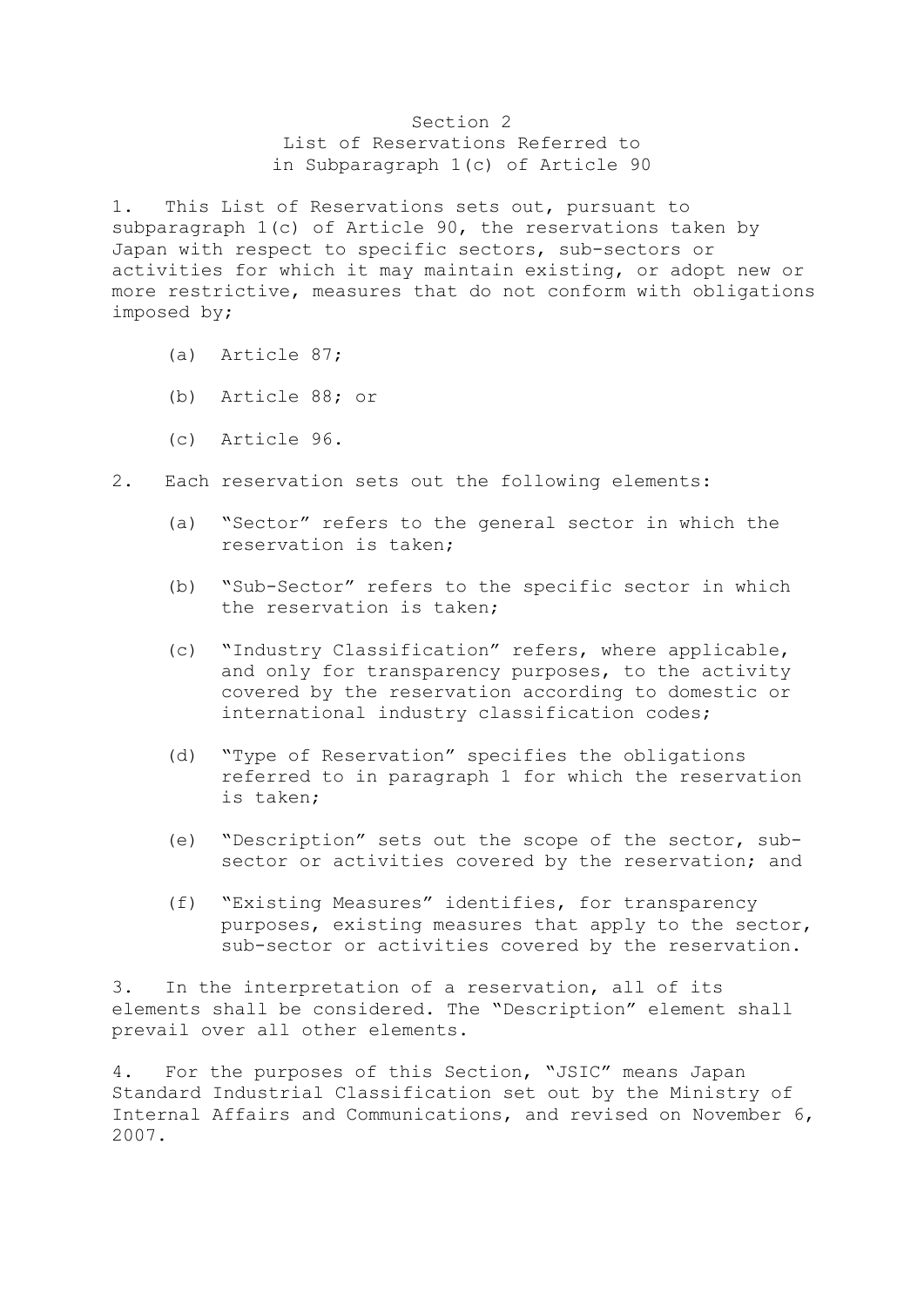| 1 Sector:   | All Sectors |
|-------------|-------------|
| Sub-Sector: |             |

 Industry Classification:

Type of National Treatment (Article 87)

Reservation:

 Description: When transferring or disposing of its equity interests in, or the assets of, a state enterprise or a governmental entity, Japan reserves the right to:

- (a) prohibit or impose limitations on the ownership of such interests or assets by investors of Switzerland or their investments;
- (b) impose limitations on the ability of investors of Switzerland or their investments as owners of such interests or assets to control any resulting enterprise; or
- (c) adopt or maintain any measure relating to the nationality of executives, managers or members of the board of directors of any resulting enterprise.

 Existing Measures: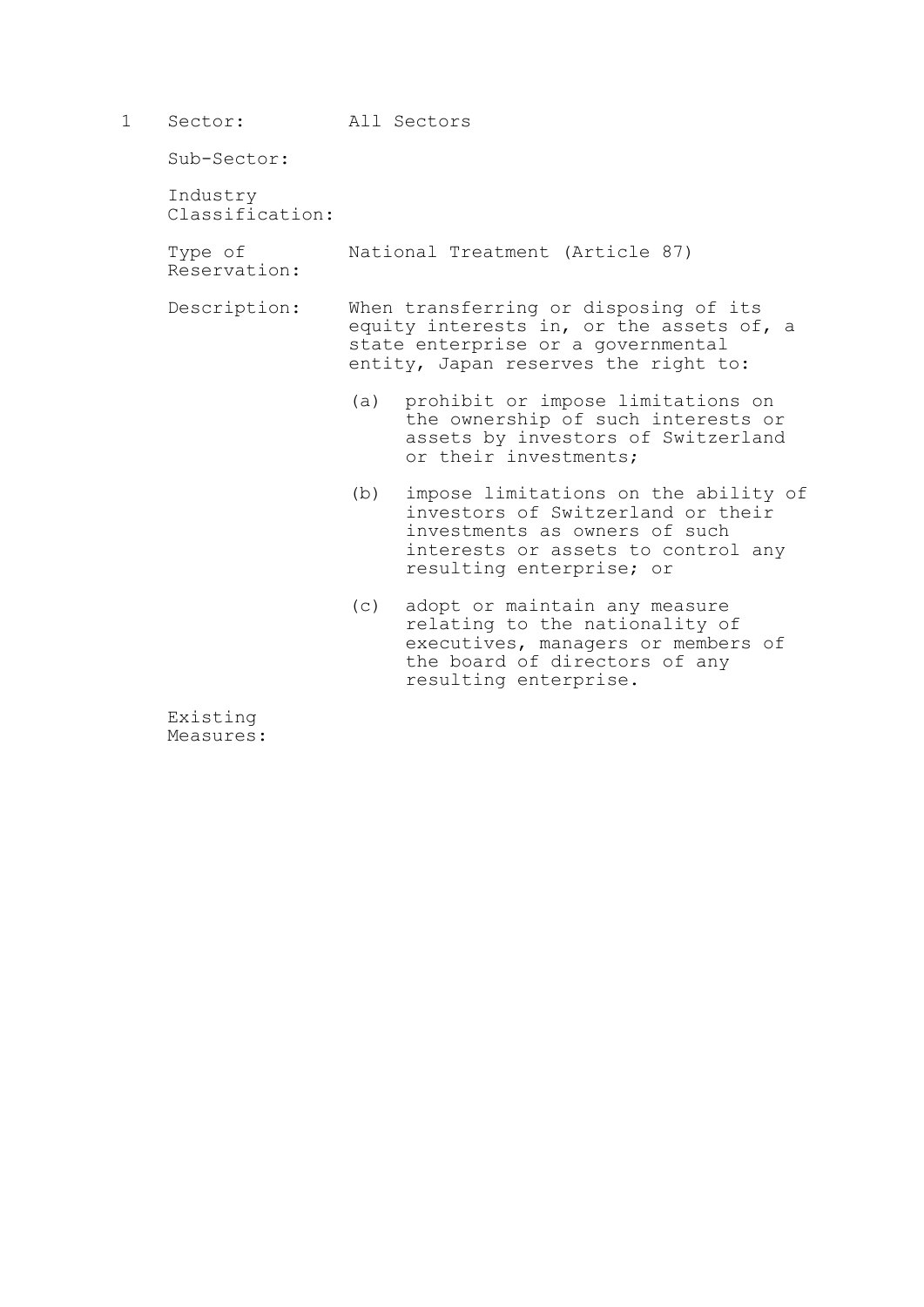| 2 | Sector:                     | All Sectors                                                                                                                                                                                                                                                                                                                                                                                                                                                                                                                                                                                                                                        |
|---|-----------------------------|----------------------------------------------------------------------------------------------------------------------------------------------------------------------------------------------------------------------------------------------------------------------------------------------------------------------------------------------------------------------------------------------------------------------------------------------------------------------------------------------------------------------------------------------------------------------------------------------------------------------------------------------------|
|   | Sub-Sector:                 |                                                                                                                                                                                                                                                                                                                                                                                                                                                                                                                                                                                                                                                    |
|   | Industry<br>Classification: |                                                                                                                                                                                                                                                                                                                                                                                                                                                                                                                                                                                                                                                    |
|   | Type of<br>Reservation:     | National Treatment (Article 87)                                                                                                                                                                                                                                                                                                                                                                                                                                                                                                                                                                                                                    |
|   | Description:                | In the event where the supply of<br>telegraph services, postal services and<br>betting and gambling services,<br>manufacture of tobacco products,<br>manufacture of Bank of Japan notes,<br>minting and sale of coinage in Japan,<br>which are restricted to designated<br>enterprises or governmental entities, are<br>liberalised to those other than the<br>designated enterprises or governmental<br>entities, or in the event where such<br>designated enterprises or governmental<br>entities no longer operate on a non-<br>commercial basis, Japan reserves the<br>right to adopt or maintain any measure<br>relating to those activities. |
|   | Existing                    |                                                                                                                                                                                                                                                                                                                                                                                                                                                                                                                                                                                                                                                    |

Measures: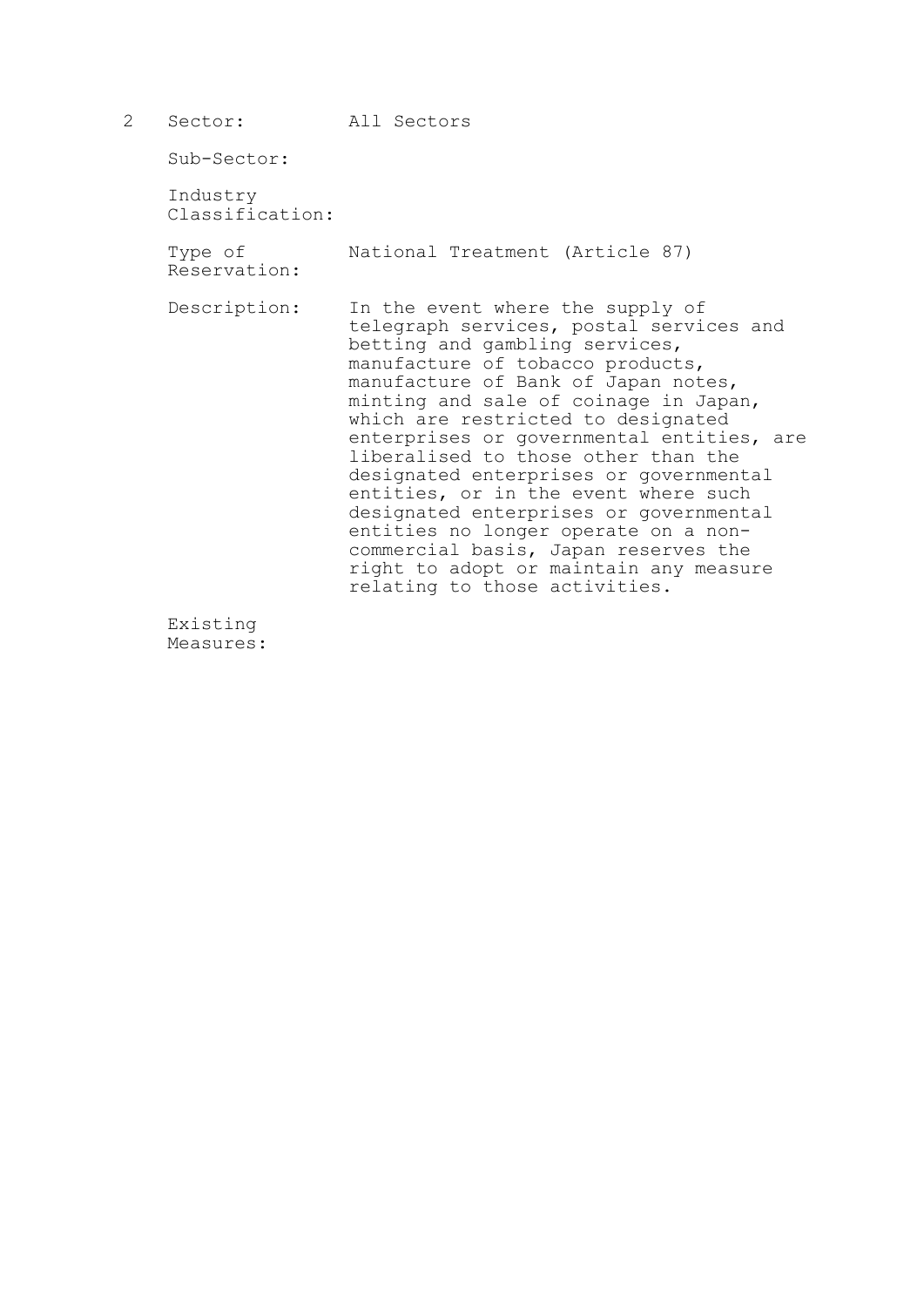3 Sector: All Sectors Sub-Sector: Industry Classification: Type of National Treatment (Article 87) Reservation: Most-Favoured-Nation Treatment (Article 88) Description: National Treatment and Most-Favoured-Nation Treatment may not be accorded to investors of Switzerland and their investments with respect to research and development subsidies. Existing

Measures: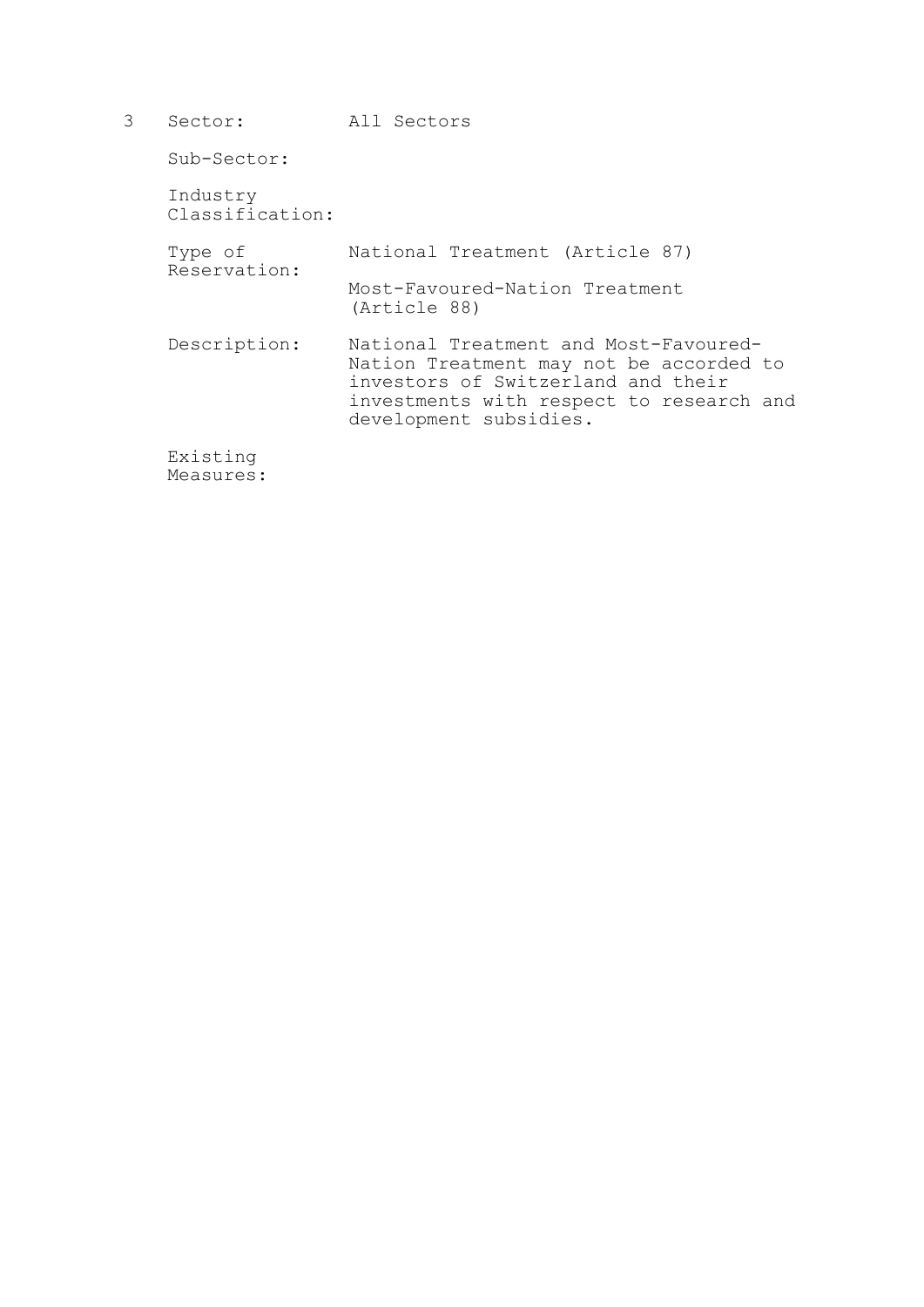4 Sector: Aerospace Industry

Sub-Sector: Aircraft Industry

Space Industry

 Industry Classification:

 Type of National Treatment (Article 87) Reservation:

- Description: Japan reserves the right to adopt or maintain any measure relating to investment to the extent that products or services concerned in the investment are normally associated with aircraft industry and space industry.
- Existing Foreign Exchange and Foreign Trade Law<br>Measures: (Law No. 228 of 1949), Article 27 and (Law No. 228 of 1949), Article 27 and 30

 Cabinet Order on Foreign Direct Investment (Cabinet Order No. 261 of 1980), Article 3 and 5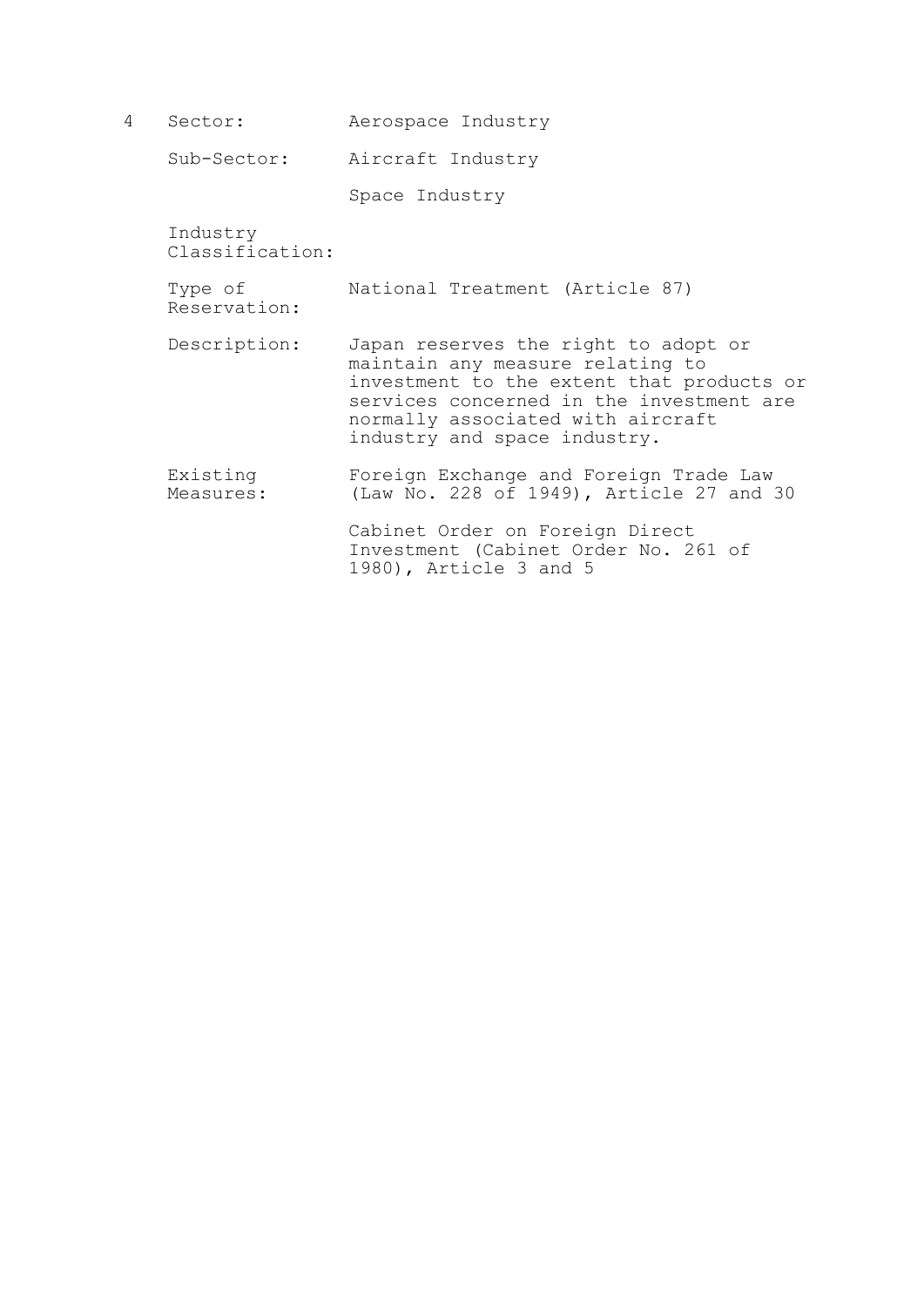5 Sector: Arms and Explosives Industry Sub-Sector: Arms Industry Explosives Manufacturing Industry Industry Classification: Type of National Treatment (Article 87) Reservation: Description: Japan reserves the right to adopt or maintain any measure relating to investment to the extent that products or services concerned in the investment are normally associated with arms industry and explosives manufacturing industry. Existing Foreign Exchange and Foreign Trade Law<br>Measures: (Law No. 228 of 1949), Article 27 and (Law No. 228 of 1949), Article 27 and 30 Cabinet Order on Foreign Direct Investment (Cabinet Order No. 261 of 1980), Article 3 and 5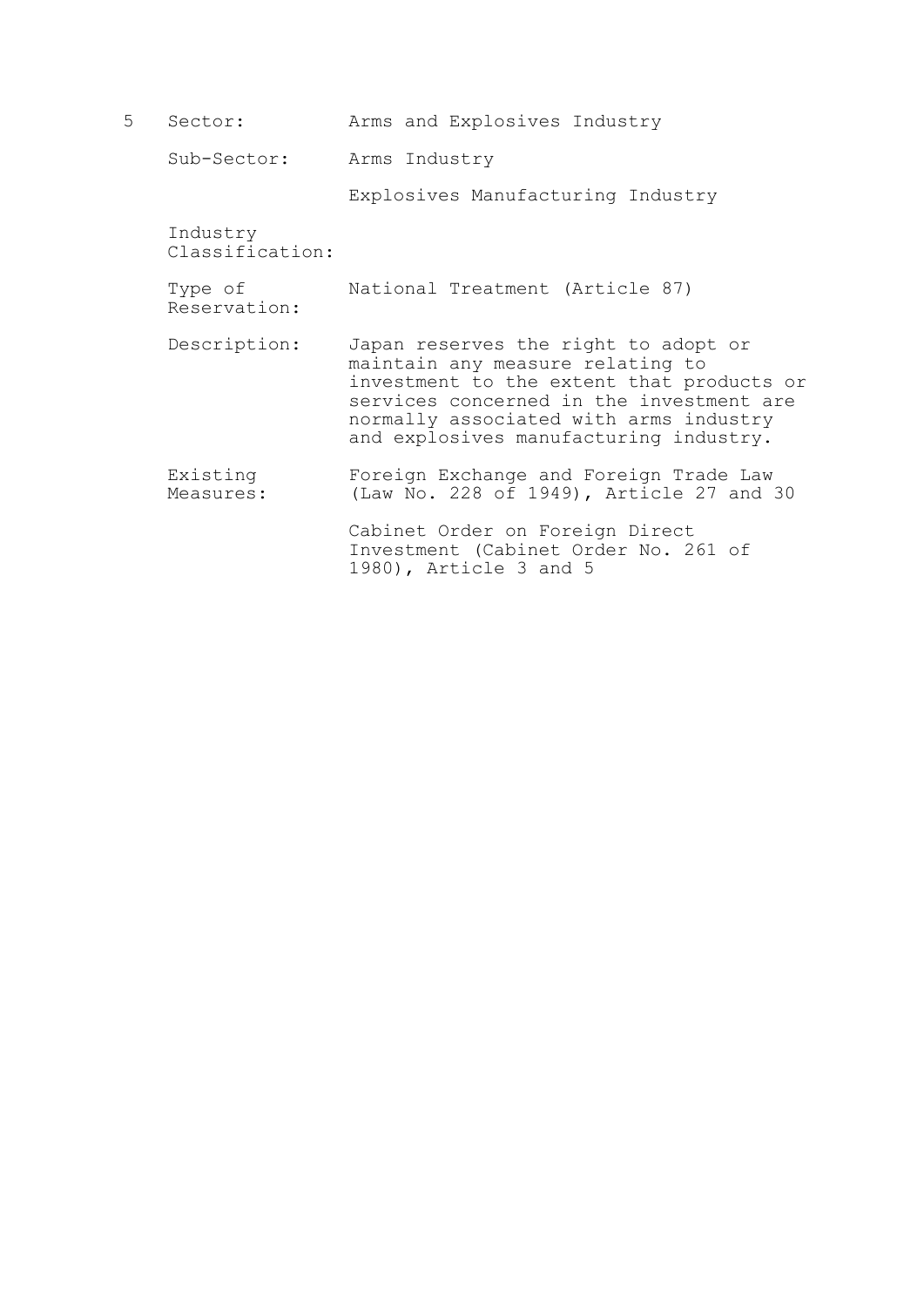| 6 | Sector:                     | Energy                                                                                                                                                                                                                                                                              |
|---|-----------------------------|-------------------------------------------------------------------------------------------------------------------------------------------------------------------------------------------------------------------------------------------------------------------------------------|
|   | Sub-Sector:                 | Electricity Utility Industry                                                                                                                                                                                                                                                        |
|   |                             | Gas Utility Industry                                                                                                                                                                                                                                                                |
|   |                             | Nuclear Energy Industry                                                                                                                                                                                                                                                             |
|   | Industry<br>Classification: |                                                                                                                                                                                                                                                                                     |
|   | Type of<br>Reservation:     | National Treatment (Article 87)                                                                                                                                                                                                                                                     |
|   | Description:                | Japan reserves the right to adopt or<br>maintain any measure relating to<br>investment to the extent that products or<br>services concerned in the investment are<br>normally associated with electricity<br>utility industry, gas utility industry<br>and nuclear energy industry. |
|   | Existing<br>Measures:       | Foreign Exchange and Foreign Trade Law<br>(Law No. 228 of 1949), Article 27 and 30                                                                                                                                                                                                  |
|   |                             | Cabinet Order on Foreign Direct<br>Investment (Cabinet Order No. 261 of<br>1980), Article 3 and 5                                                                                                                                                                                   |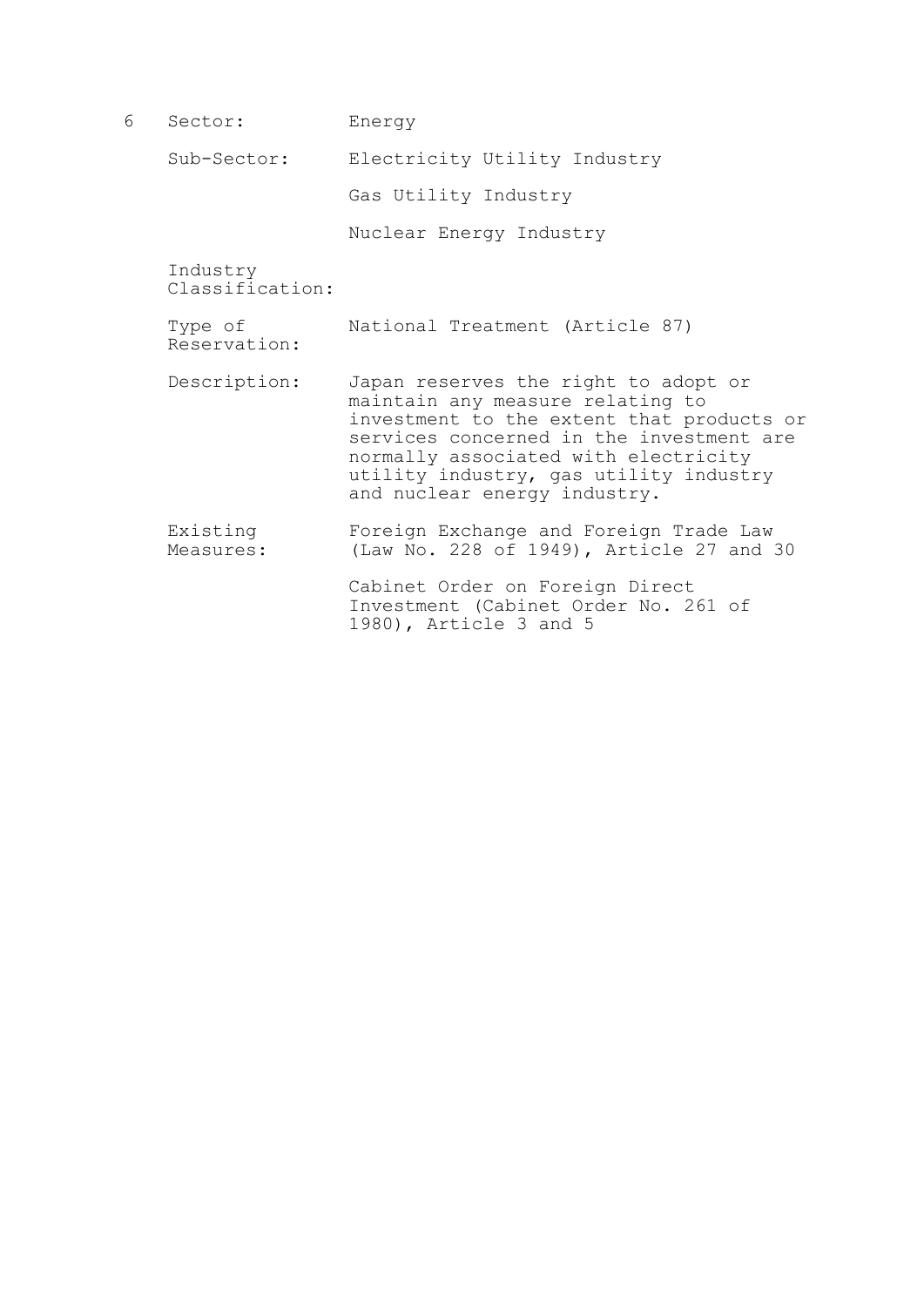7 Sector: Fisheries

Reservation:

- Sub-Sector: Fisheries within the Territorial Sea, Internal Waters, Exclusive Economic Zone and Continental Shelf
- Industry JSIC 031 Marine fisheries Classification:
	- JSIC 032 Inland water fisheries
		- JSIC 041 Marine aquaculture
		- JSIC 042 Inland water aquaculture
		- JSIC 8093 Recreational fishing guide business
- Type of National Treatment (Article 87)

 Most-Favoured-Nation Treatment (Article 88)

 Description: Japan reserves the right to adopt or maintain any measure relating to investments in fisheries in the territorial sea, internal waters, exclusive economic zone and continental shelf of Japan.

For the purposes of this reservation, the term "fisheries" means the work of taking and cultivation of aquatic resources, including the following fisheries related activities:

- (a) investigation of aquatic resources without taking such resources;
- (b) luring of aquatic resources;
- (c) preservation and processing of fish catches;
- (d) transportation of fish catches and fish products; and
- (e) provision of supplies to other vessels used for fisheries.

 Existing Foreign Exchange and Foreign Trade Law Measures: (Law No. 228 of 1949), Article 27

> Cabinet Order on Foreign Direct Investment (Cabinet Order No. 261 of 1980), Article 3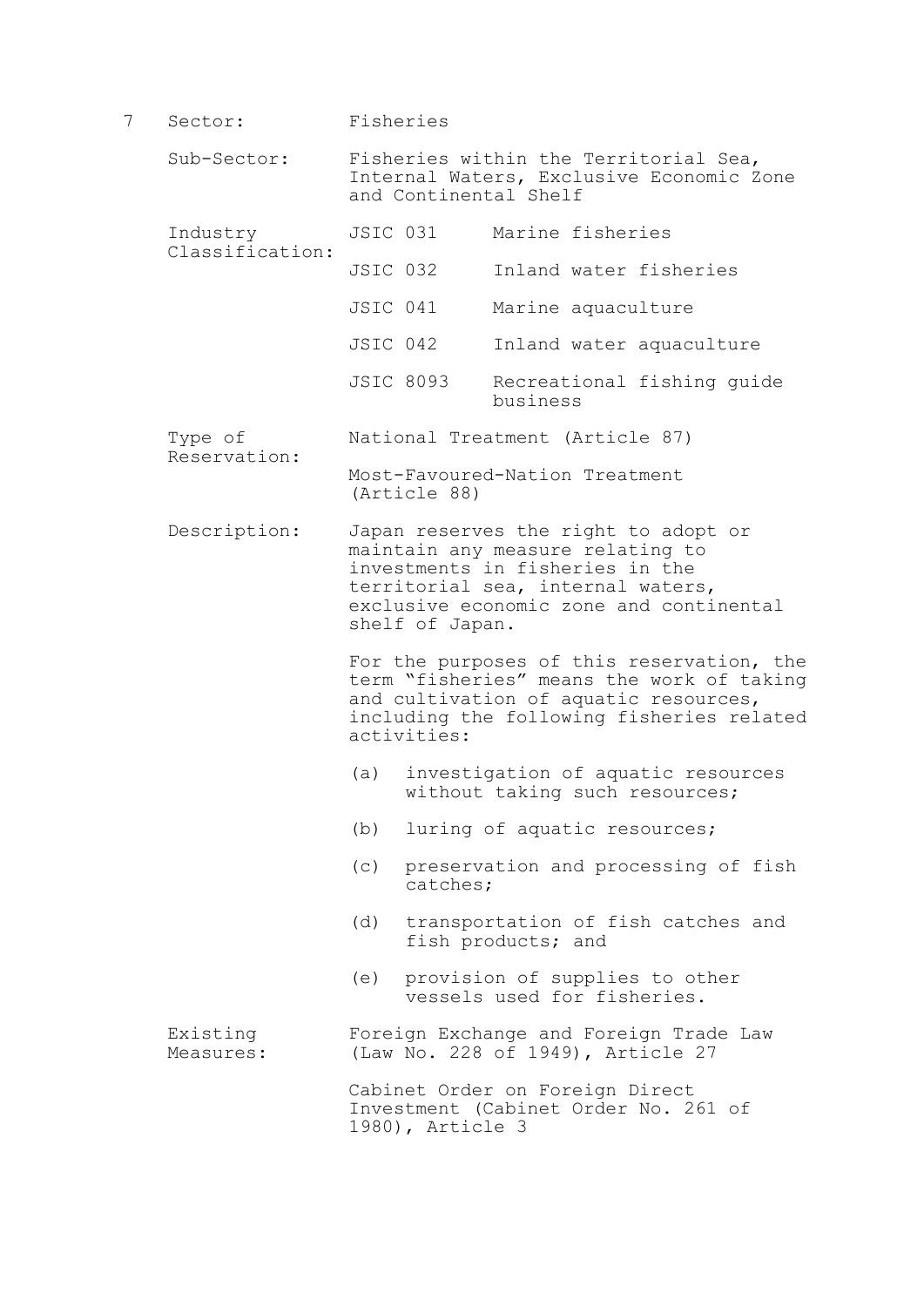Law for Regulation of Fishing Operation by Foreign Nationals (Law No. 60 of 1967), Articles 3, 4 and 6

Law concerning the Exercise of Sovereign Rights concerning Fisheries in the Exclusive Economic Zones (Law No. 76 of 1996), Articles 4, 5, 7, 8, 9, 10, 11, 12 and 14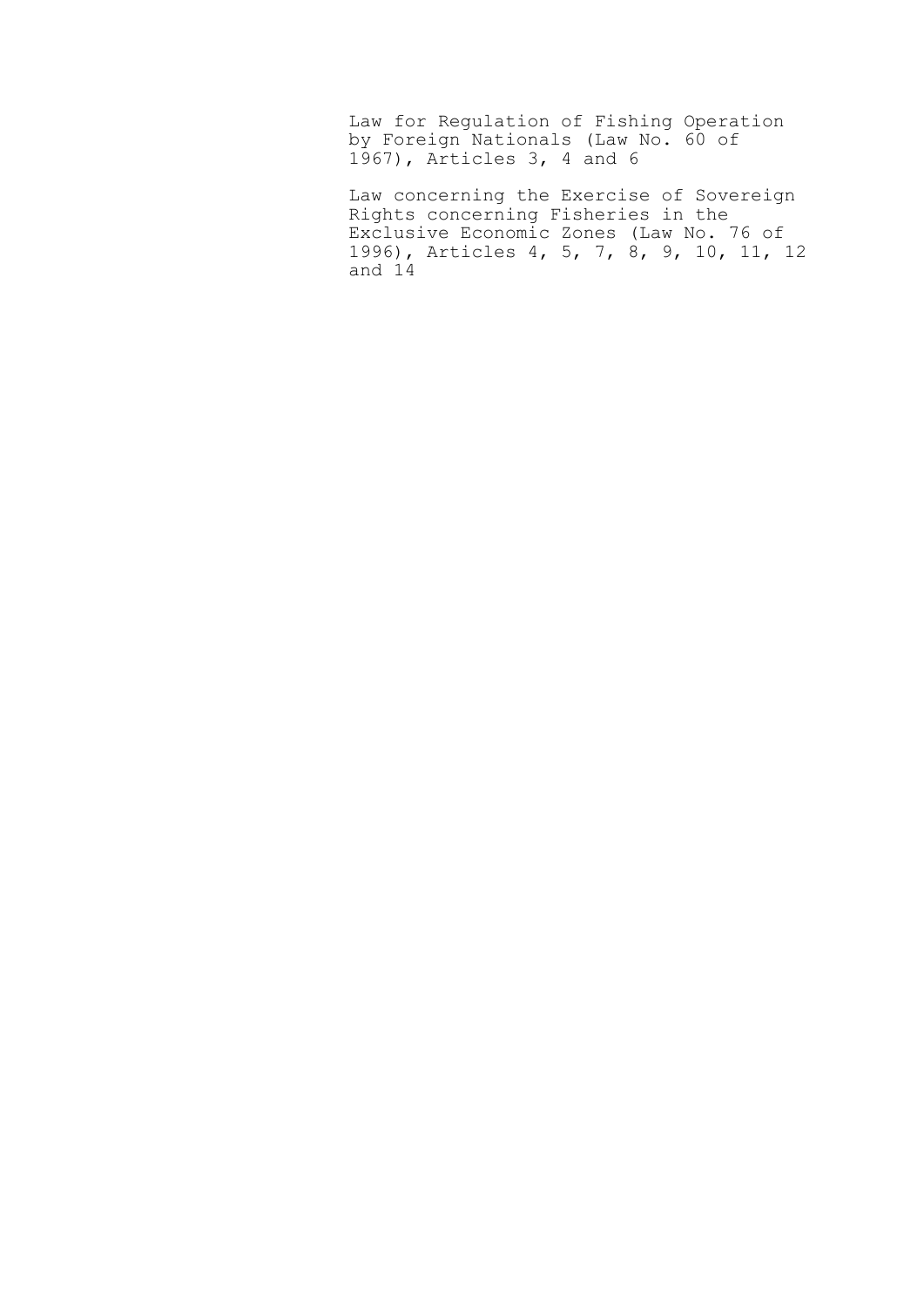8 Sector: Information and Communications

Sub-Sector: Broadcasting Industry

- Industry JSIC 380 Establishments engaged in<br>Classification: administrative or ancillar administrative or ancillary economic activities
	- JSIC 381 Public broadcasting, except cablecasting
	- JSIC 382 Private-sector broadcasting, except cablecasting
	- JSIC 383 Cablecasting
- Type of National Treatment (Article 87) Reservation:
- Description: Japan reserves the right to adopt or maintain any measure relating to investments in broadcasting industry.
- Existing Foreign Exchange and Foreign Trade Law<br>Measures: (Law No. 228 of 1949), Article 27 (Law No. 228 of 1949), Article 27

 Cabinet Order on Foreign Direct Investment (Cabinet Order No. 261 of 1980), Article 3

Radio Law (Law No.131 of 1950), Article 5

Broadcast Law (Law No.132 of 1950), Article 52-8, 52-13, 52-30 and 52-32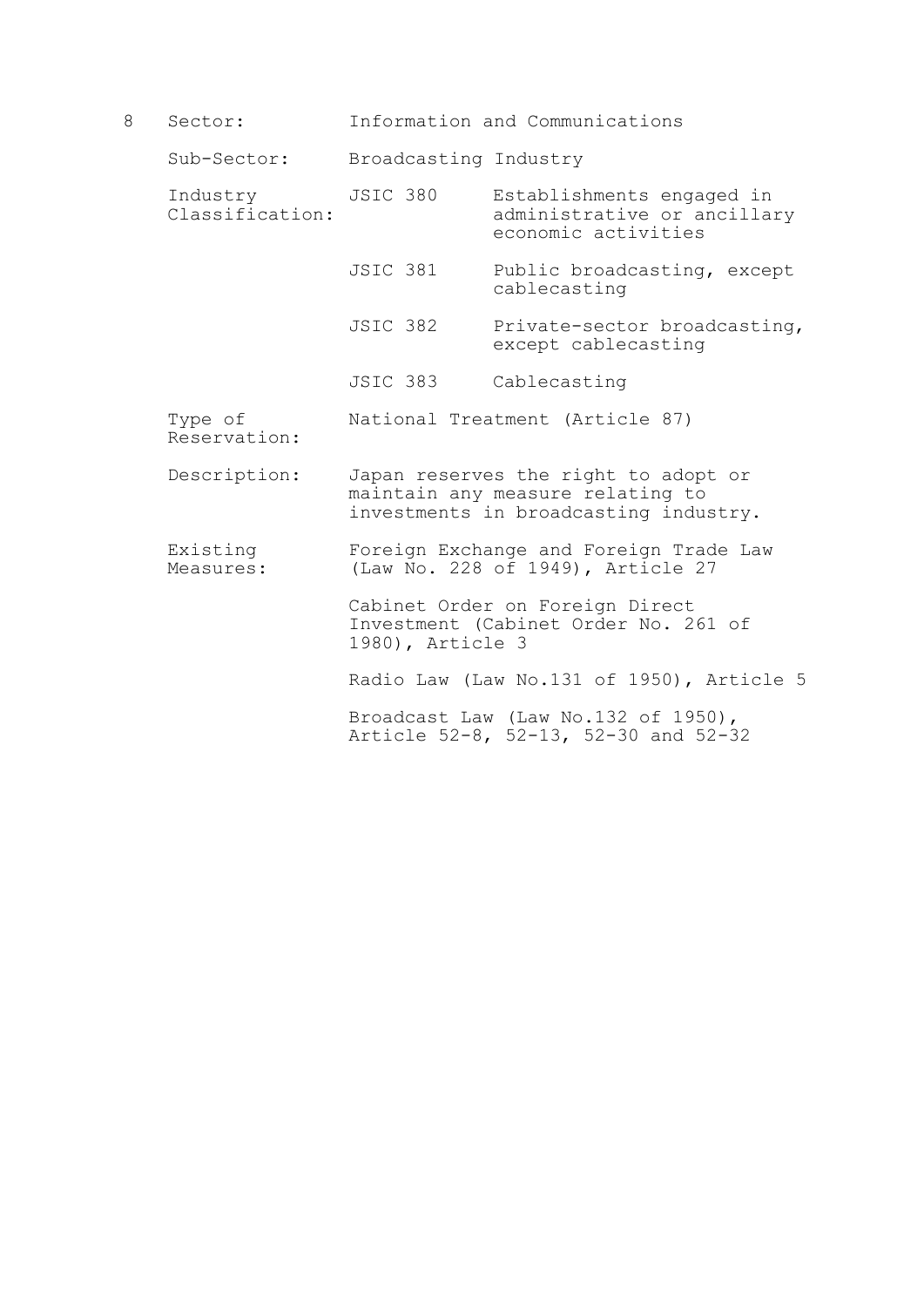| 9 | Sector:                     | Land Transaction                                                                                                                                                                                                                                                                                                                    |
|---|-----------------------------|-------------------------------------------------------------------------------------------------------------------------------------------------------------------------------------------------------------------------------------------------------------------------------------------------------------------------------------|
|   | Sub-Sector:                 |                                                                                                                                                                                                                                                                                                                                     |
|   | Industry<br>Classification: |                                                                                                                                                                                                                                                                                                                                     |
|   | Type of<br>Reservation:     | National Treatment (Article 87)                                                                                                                                                                                                                                                                                                     |
|   |                             | Most-Favoured-Nation Treatment<br>(Article 88)                                                                                                                                                                                                                                                                                      |
|   | Description:                | With respect to the acquisition or lease<br>of land properties in Japan, prohibitions<br>or restrictions may be imposed by Cabinet<br>Order on foreign nationals or legal<br>persons, where Japanese nationals or<br>legal persons are placed under identical<br>or similar prohibitions or restrictions<br>in the foreign country. |
|   | Existing<br>Measures:       | Alien Land Law (Law No. 42 of 1925),<br>Article 1                                                                                                                                                                                                                                                                                   |